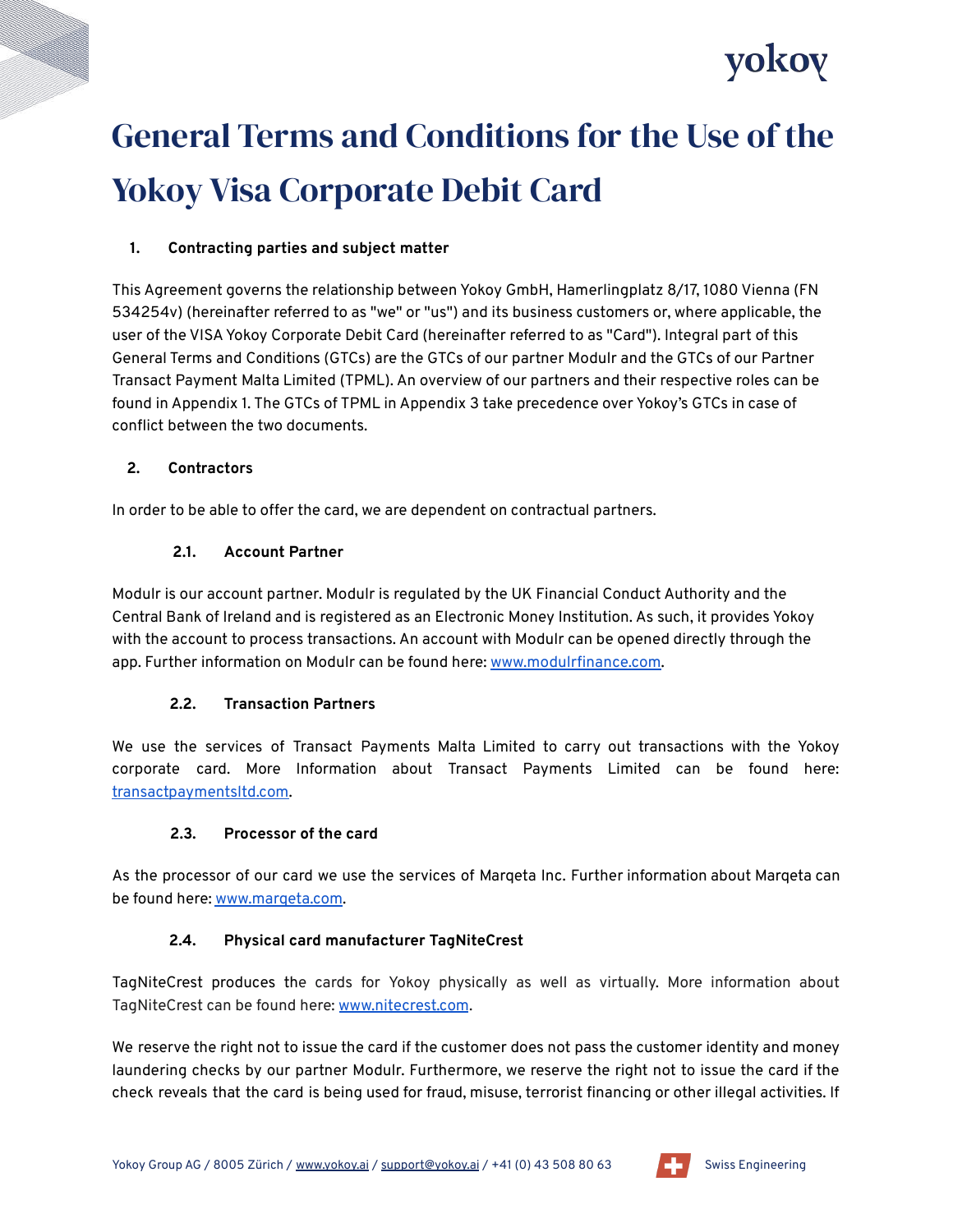

we decide not to activate the card, we will inform you immediately. In this regard, we refer to the terms and conditions of Modulr in Appendix 2. The customer is obliged to cooperate in this process and to testify truthfully. We may access the data from this process if it is necessary for the execution of the contract or due to a legally binding obligation.

#### **3. Cards**

Yokoy offers both physical and virtual cards. This is a corporate card that is linked to the company's account. It is the customer's responsibility to ensure that the account to which the card is deposited always has the necessary funds to cover the expenses of the card user. If this is not the case, the transaction will be automatically blocked.

The virtual card is ready for use immediately (subject to financial coverage). For the physical cards, depending on the chosen PIN activation method, cards can be activated at the point of creation, or upon receiving the cards, which typically requires an additional activation by the customer e.g. at an ATM machine.

It is possible to issue additional cards to employees on request. In this case, the company remains responsible for the use and misuse of the card and for all associated fees. These GTCs also apply to additional cards issued on behalf of the customer.

#### **4. Fees**

Since the fees vary depending on the customer size and order volume, they are specified separately in the order form, which is an integral part of the SaaS contract with the customer. We reserve the right to charge negative interest rates, should we be required to pay them according to Modulr's applicable Terms and Conditions.

#### **5. Use of the card**

The Card may only be used by the Corporate Client, a person or a group of persons authorized to use the Card by the Corporate Client. Furthermore, the Card is not transferable to third parties and it is prohibited to disclose the PIN for the use of the Card to third parties. The physical card must be signed for validity.

We may assume that an employee's transaction is authorised when the card is used or the contactless function of the card is used. The same applies to online purchases when the card number and CVC code is entered. Once the payment has been approved, it cannot be cancelled.

The value of the transaction and all fees associated with the transaction will be debited. If the transaction is made in a currency other than that allocated to the card, it will be converted according to the exchange rate set by VISA. This will vary but can be checked using the Visa Exchange Calculator. This is available at: [https://www.yokoy.ai/visa-fx-calculator.](https://www.yokoy.ai/visa-fx-calculator)

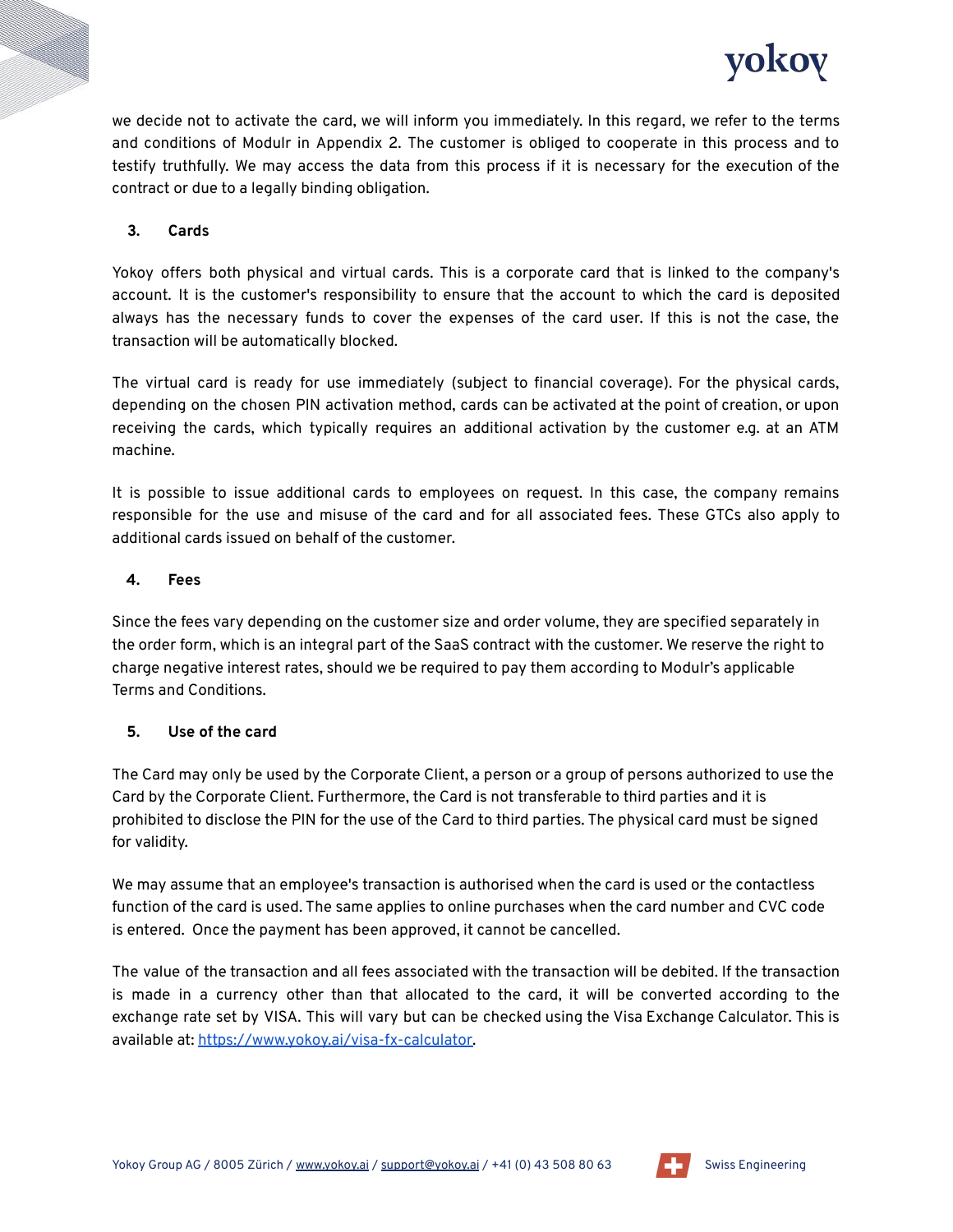

In principle, transactions are offered 24h / day and 7 days a week. However, this may not be 100% guaranteed due to severe technical failures. Further details on the availability of the card module are included in the SaaS contract.

#### **6. Restrictions on card use**

The Company is responsible for ensuring that sufficient funds are available in the account linked to the Card to cover all transactions made with the Card. It is also not permitted to use the card for illegal or gambling purposes. Certain transactions may also be prohibited. Furthermore, the internal regulations of our customers regarding the use of the card apply, over which Yokoy has no influence.

#### **7. Overview of transactions**

Transactions and available funds can be viewed on the Yokoy account at any time. This is accessible via web browser or via Yokoy app.

#### **8. Expiration of the card**

The card, and therefore this contract, will expire at the latest at the end of the month printed on the card. The card will no longer function after expiry and no transactions can be made with the card. In this case, a new card will be issued unless the customer relationship was terminated on this date.

#### **9. Cancellation**

At the end of the customer relationship with Yokoy, any remaining credit can be transferred to the company account.

We reserve the right to terminate the contract in the following cases:

- Repeated infringement of the provisions of the contract.
- Threats or inappropriate behavior towards our employees and partners.
- Without justification according to the notice period of the card module in the SaaS contract.

#### **10. Security obligations of the company**

We assume that all transactions made with the card or its card details are made by the customer or a person authorised by the customer.

The customer is responsible for keeping the card and card details safe and for ensuring that all persons authorised by you to use the card are kept safe and protected from theft, damage and misuse.

These include:

1. Remember PIN after receipt

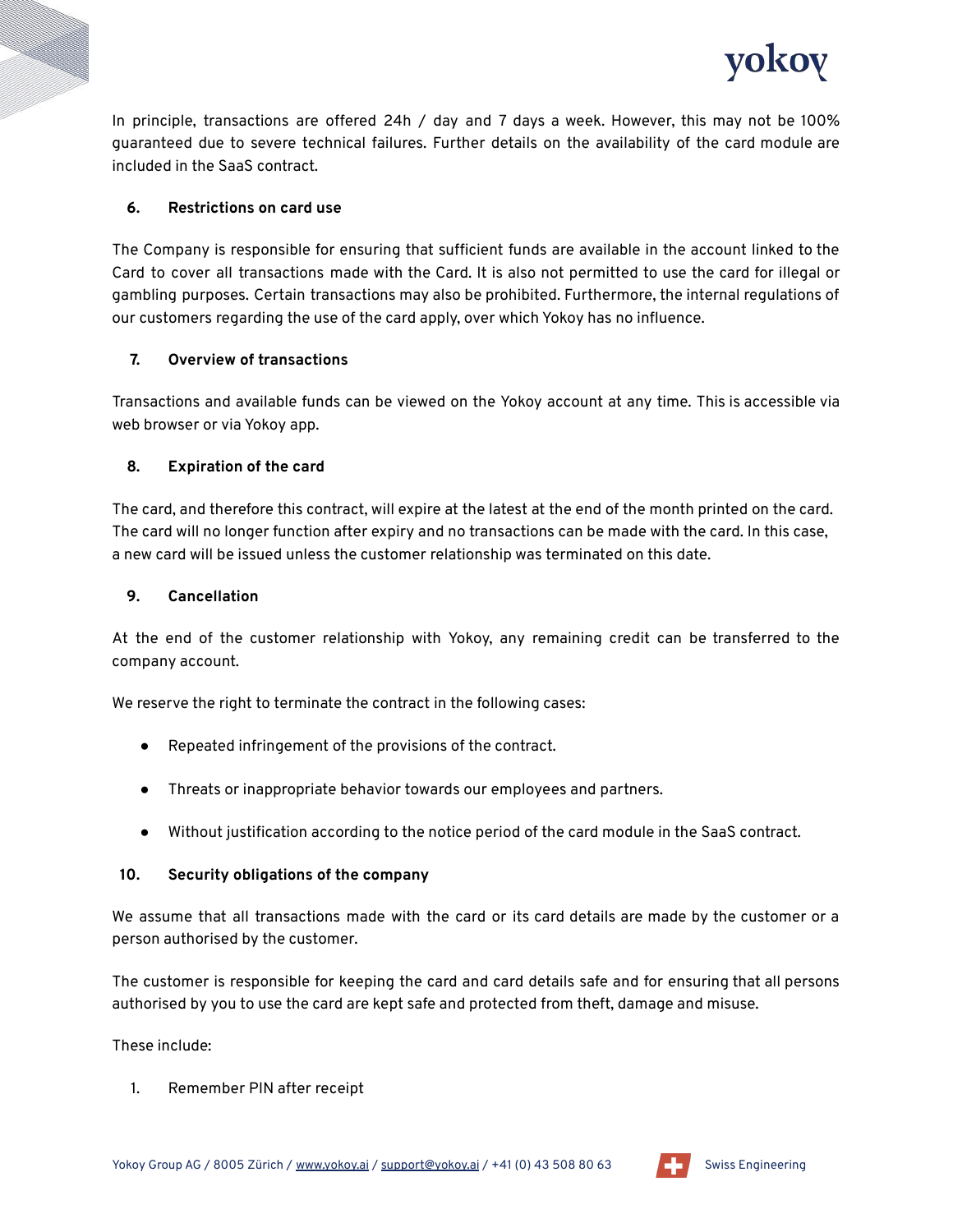# yokoy

- 2. Do not store the PIN together with the card or near the card.
- 3. Do not disclose the PIN to unauthorised third parties.
- 4. Do not enter PIN observed.

Failure to comply with these obligations may mean that the expenditure made with the card cannot be reclaimed.

#### **11. Lost, stolen or damaged cards**

If a card is lost or stolen by the customer or a person authorised by the customer, or if it is noticed that it is being used without authorisation, this must be reported immediately. The blocking of the card can be initiated in the online portal. After successful identification of the user or caller, the card will be blocked immediately so that no unauthorized transactions can be carried out at the expense of the customer. If the identification of the customer and the card is successful, a new card will be delivered. Fees may apply.

#### **12. Purchases with the card**

We accept no liability for the quality of the products purchased with the card. Any refund will be credited to the customer immediately upon receipt.

#### **13. Customer service and support**

The Yokoy app is a self-service portal. Actions such as freeze of card or suspicious transactions alerts or change of pin can be done via the Yokoy App. If you have any questions, please contact us by email at [support@yokoy.ai](mailto:support@yokoy.ai).

#### **14. Limitation of liability**

The partners under point 2 are not liable for:

- 1. Unavoidable IT failures beyond their control
- 2. The quality of goods and services purchased with the card.
- 3. Lost profits and other indirect and consequential damages.
- 4. The seller does not accept the transaction or the card .
- 5. Damages resulting from compliance with national and international legislation.

In all other cases of liability, the liability shall be limited to a maximum of the amount on the account at the time of the liability case.

If the Card has been misused by the Customer or by a person authorized by the Customer, in a manner inconsistent with this Agreement, in an illegal manner, or if a Cardholder disclosed Card details as a

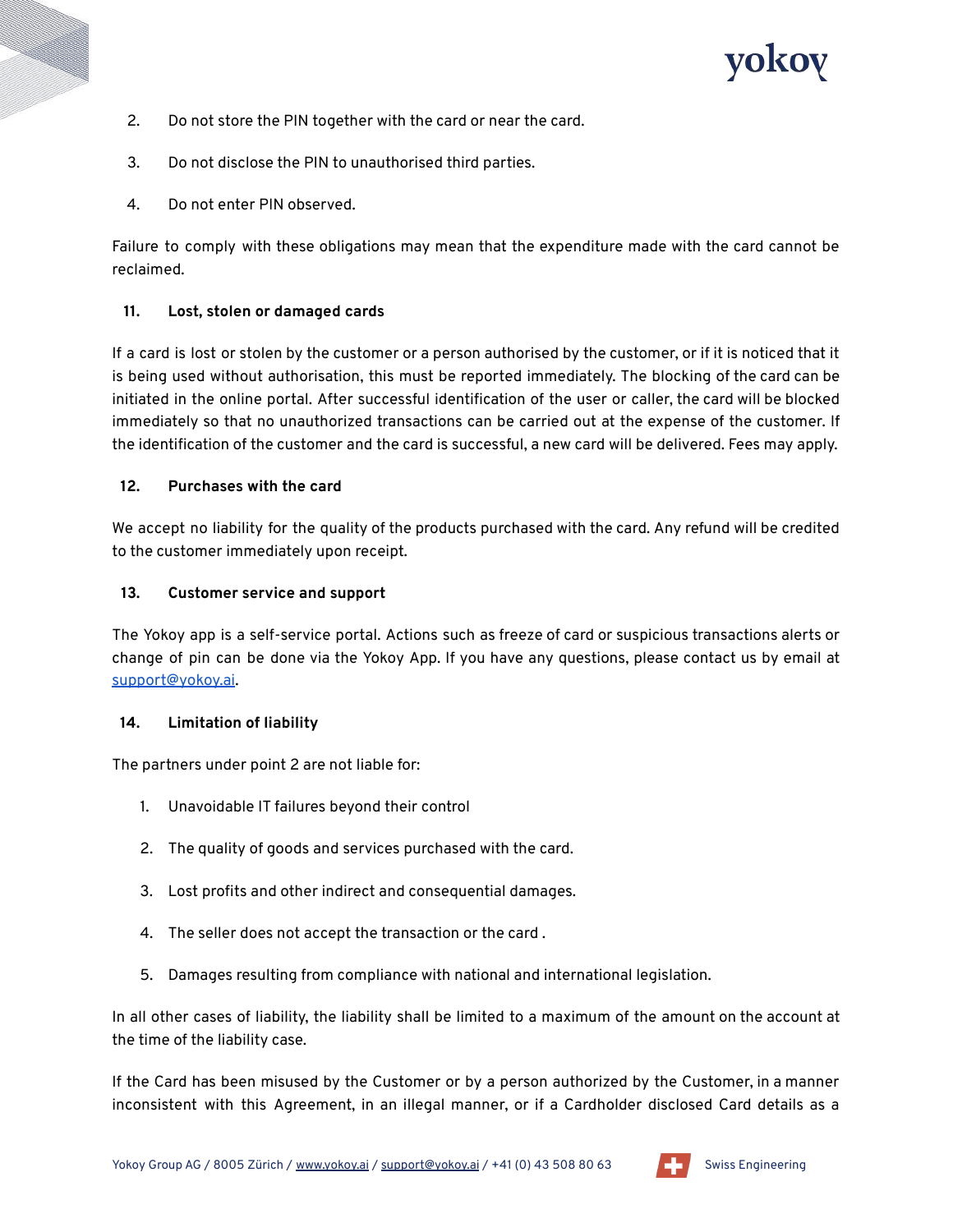

result of gross negligence, the Customer shall be responsible for the use or misuse of the Card without limit, subject to any statutory limitations on liability.

#### **15. Personal information**

In order to be able to offer the card, personal data must be processed. This is done in accordance with national and European data protection laws, in particular the GDPR. It may also be the case that data transfers outside the EU/EEA region take place in order to provide the services. In such a case, additional measures are taken to ensure the security of the data transfers. We are happy to refer to the privacy policies of our partners Modulr [Privacy](https://www.transactpaymentsltd.com/privacy-policy/) [Policy](https://www.modulrfinance.com/privacy-policy), Transaction Payments Ltd Privacy [Policy,](https://www.yokoy.ai/en/tpml-privacy-policy) Marqueta Inc. [Marqeta](https://www.marqeta.com/privacy) [Privacy](https://www.marqeta.com/privacy) [Notice](https://www.marqeta.com/privacy) and TagNiteCrest Privacy [Policy](https://www.nitecrest.com/privacy-policy/).

#### **16. Changes to the GTCs**

Changes to these GTCs will be published on the website. If no objection is raised within 4 weeks, the new GTCs shall apply. This is subject to legal changes that must be implemented more quickly. The latest version of these GTCs is available on our website. We will also inform about possible changes by e-mail. If the customer does not contact us before the new changes come into effect, we will assume that the customer agrees to them. If the customer does not want to accept the change, the customer can terminate the contract on the effective date of the new GTC.

#### **17. Applicable law and place of jurisdiction**

This contract is subject to Austrian law. The place of jurisdiction is the registered office of Yokoy GmbH (Vienna).

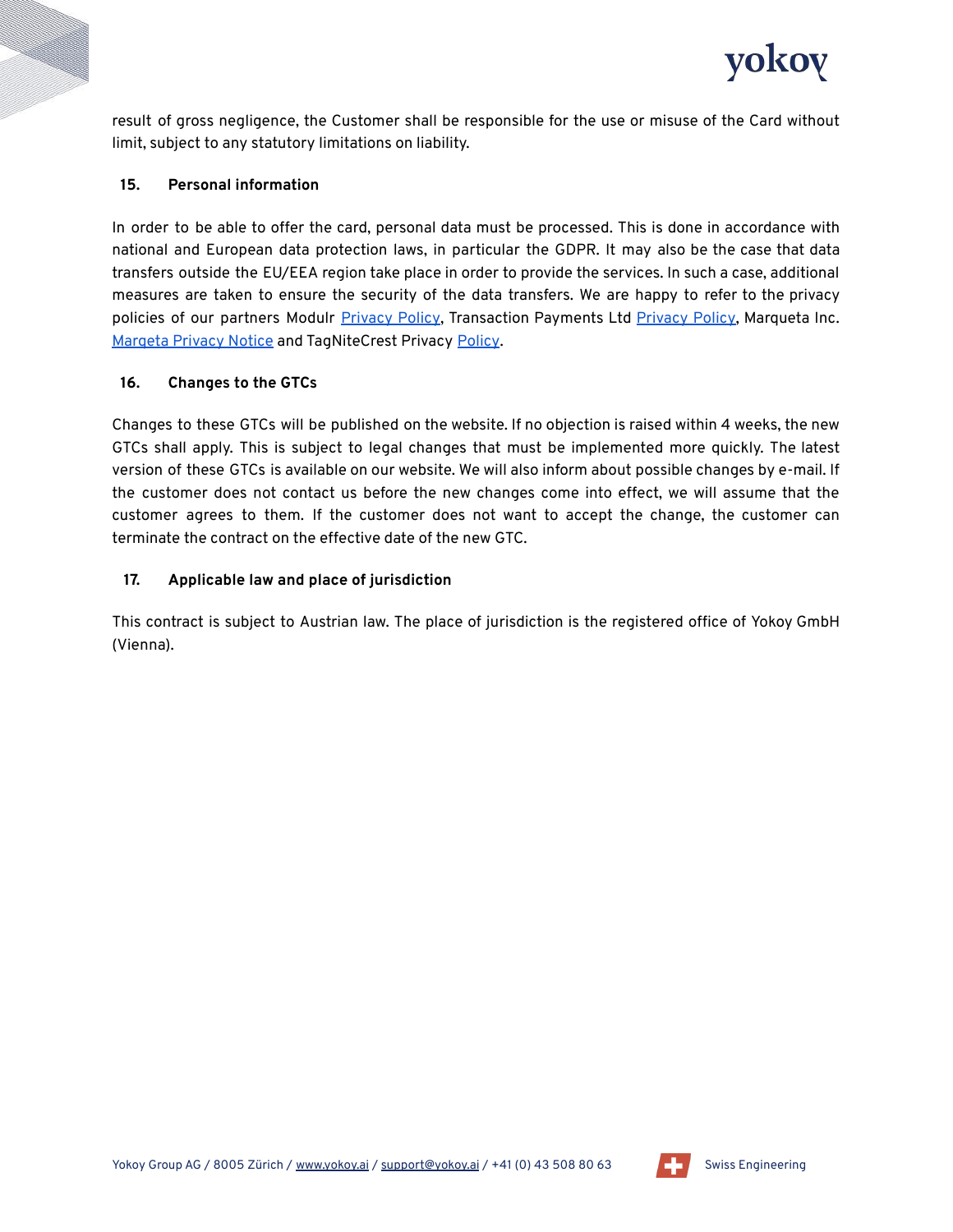# Appendix 1 Our partners

## Modulr: Account provider

In order to provide the Visa corporate debit card Yokoy works together with Modulr. Striving for transparency and increasing our customer's trust in our partners, Yokoy provides the following information: The General Terms and Conditions of Modulr apply at all times. They are annexed to Yokoy's General Terms and Conditions.

## **1. E-Money Institution: No-lending and same payment services regulations as a bank**

Modulr is an e-money institution (EMI). E-money institutions are not allowed to lend money or offer interest. An EMI is holding 100% of client money at all times. Their payment services are regulated by the same payment regulations as bank payment services. The profits are made by the amount of transactions and the number of accounts.

#### **2. What can EMIs do?**

E-money institutions are authorized by the supervisory authority and allowed by law to issue electronic money and provide e-money accounts.

#### **3. What is the benefit of using an EMI?**

Modulr offers a payment as a service platform. It allows faster moving of money. The digital infrastructure enables businesses to automate their payment flows, maximise efficiency and put payments at the heart of their platforms, workflows and customer experiences.

#### **4. Supervision**

Modulr is registered in the United Kingdom for the UK market (Modulr FS Ltd, FRN: 900573) and in Ireland (Modulr FS Europe Ltd; Institution Code C191242) for the EU market. As such Modulr is supervised by the Financial Conduct Authority (UK) and by the Central Bank of Ireland (EU).

#### **5. Safeguarding customer's money**

100% of the customer's money is safeguarded. That means, it is segregated from all other funds and cannot be used for any other purposes for example to comply with its corporate obligations. Furthermore, as an EMI, Modulr must hold an additional 2 % of the total value of safeguarded client funds in own funds. which are held separately from client funds as well. Combining this 'own funds' requirement with the safeguarding means that client funds are 100% available to a client.

#### **6. What happens in the event of a Modulr insolvency?**

Modulr is required to have contingency plans for early identification of potential insolvency events. Those plans are subjected to external audit review. They are also to be shared with the Financial

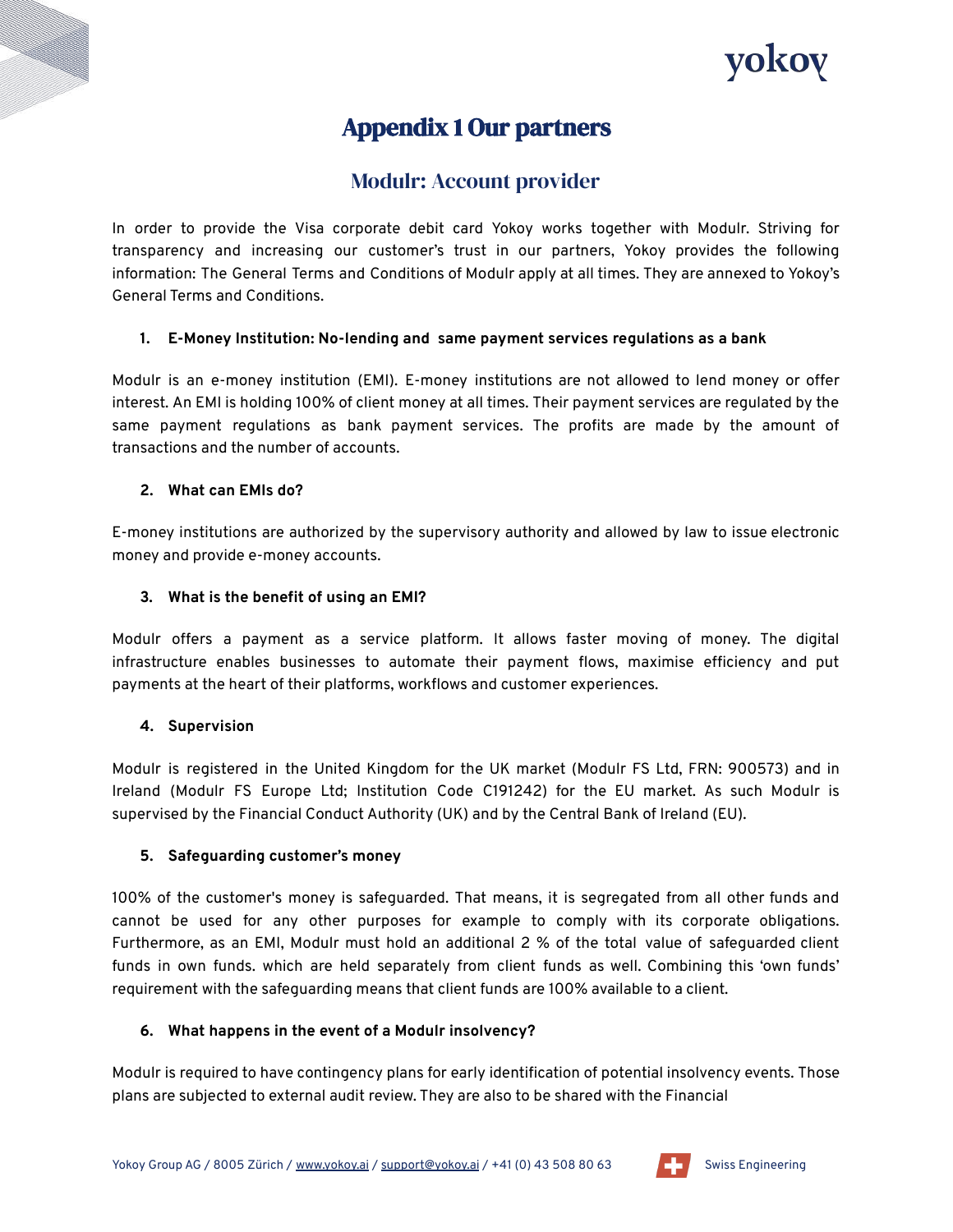

Conduct Authority. Customer funds are separated from Modulr corporate funds and creditors are not able to make claims that impact customer funds. For the returning of the funds an independent insolvency practitioner will be appointed.

#### **7. Conclusion**

Since EMIs are not lending client's money to others they have reduced exposure to loss considerably. Furthermore, since EMIs are bound by the same regulations for their payment services as banks, your money is safely and securely stored at Modulr.

# Our Card issuer and BIN sponsor: Transact Payments Malta Limited

Yokoy uses the services of Transact Payments Malta Limited to issue Yokoy's Visa corporate debit cards. TPML is Yokoy's BIN sponsor and provides the Visa license.

TPML can be contacted here:

TPML, Vault 13-15, Valletta Waterfront, Pinto Wharf. Valletta, Malta FRN 1913, [info@transactpaymentsltd.com](mailto:info@transactpaymentsltd.com)

More information about Transact Payments can be found here <http://transactpaymentsltd.com>

## Our Processor: Marqeta, Inc.

Yokoy uses the Services of Marqeta, Inc as processor for Yokoy's Visa Corporate Debit Cards. As processor Marqeta is responsible for the seamless transactions made with the cards. They can be contacted here: Marqeta, Inc. 180 Grand Avenue, 6th Floor, Oakland, CA 94612 USA. More information about Marqeta can be found here: [www.marqeta.com.](http://www.marqeta.com/)

## Our Physical card manufacturer: TagNitecrest

Tag NiteCrest physically manufactures the Yokoy Visa corporate debit cards for Yokoy. TagNitecrest can be contacted here: TagNitecrest, 32 Marathon Place, Moss Side Industrial Estate, Leyland, PR26 7QN United Kingdom. More information about TagNitecrest can be found here: [www.tagnitecrest.com](http://www.tagnitecrest.com/),

## Our Card Deliverer: DHL

The delivery of the physical cards from the manufacturer TagNitecrest to the corporate customer will be provided to Yokoy by DHL. DHL can be contacted here: DHL Express Austria, Viaduktstraße 20, 2353 Guntramsdorf, Austria. More information on DHL Express Austria can be found here: <https://www.dhl.com/at-en/home/contact-us.html>.

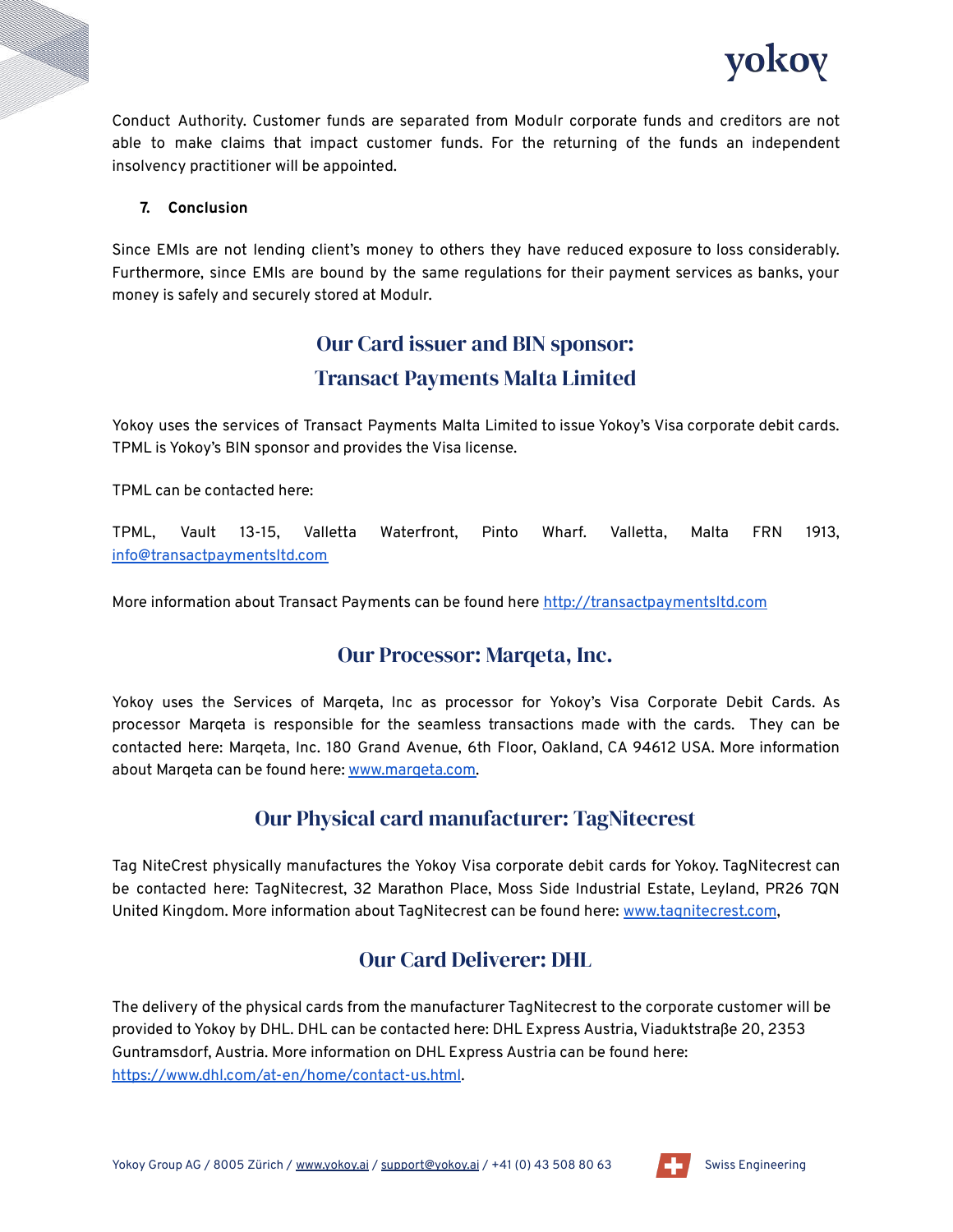

# yokoy

Yokoy Group AG / 8005 Zürich / [www.yokoy.ai](https://www.yokoy.ai) / [support@yokoy.ai](mailto:support@yokoy.ai) / +41 (0) 43 508 80 63

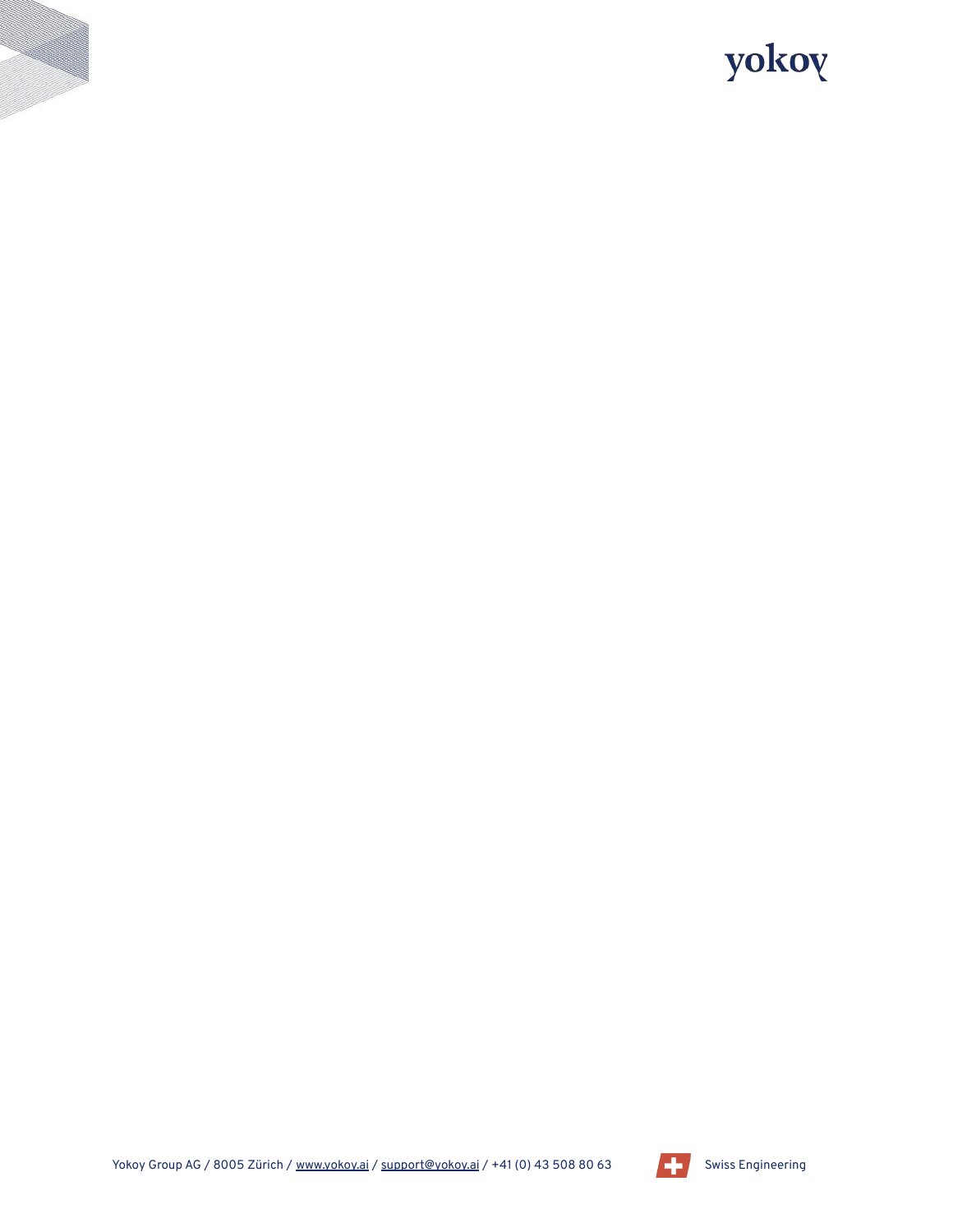

# Appendix 2:

# General Terms and Conditions Modulr FS Europe Limited

#### **BACKGROUND**

Modulr FS Europe Limited ("Modulr") is a provider of Modulr products (as described to you on the Partner Platform), which include the provision of a corporate e-money account and related payment services. The e-money account is provided by Modulr. These Introduced Customer Terms and Conditions govern the Modulr Products that Modulr provides to the Introduced Customer.

These Terms and Conditions for Introduced Customers, together with the Modulr Account Terms and Conditions, set forth the terms and conditions under which Modulr products are provided and constitute the contract between Modulr and the Introduced Customer.

#### **THE PARTIES AGREE AS FOLLOWS:**

#### **1. Interpretation**

1.1. In these New Customer Terms and Conditions: (a) a reference to a clause is a reference to a clause in these New Customer Terms and Conditions; (b) headings are for reference only and shall not affect the interpretation of these New Customer Terms and Conditions; (c) the singular includes the plural and vice versa; (d) a reference to a person includes a natural person, a body corporate or an unincorporated body (whether incorporated or not) and that person's personal representatives, successors and permitted assigns; (e) a reference to a party includes that party's personal representatives, successors and permitted assigns; (f) a reference to a statute or statutory provision is a reference to it as amended, extended or re-enacted from time to time.

#### **2. Modulr products**

- 2.1. Modulr will provide the introduced customer with the products that are made available to the partner platform and that are described by the partner platform in the application procedure.
- 2.2. The Presented Client agrees that the Partner Platform will share all such information with Modulr, which will verify and verify the identity of the Presented Client, its directors, beneficial owners and authorized users as required by law.
- 2.3. The Client presented acknowledges that a search of the Electoral Register may be made for anti-money laundering purposes of the persons listed in clause 2.2 above.
- 2.4. The Presented Customer acknowledges that the credit reference agencies may search a "soft footprint" in the electronic files of the individuals referred to in clause 2.2 above

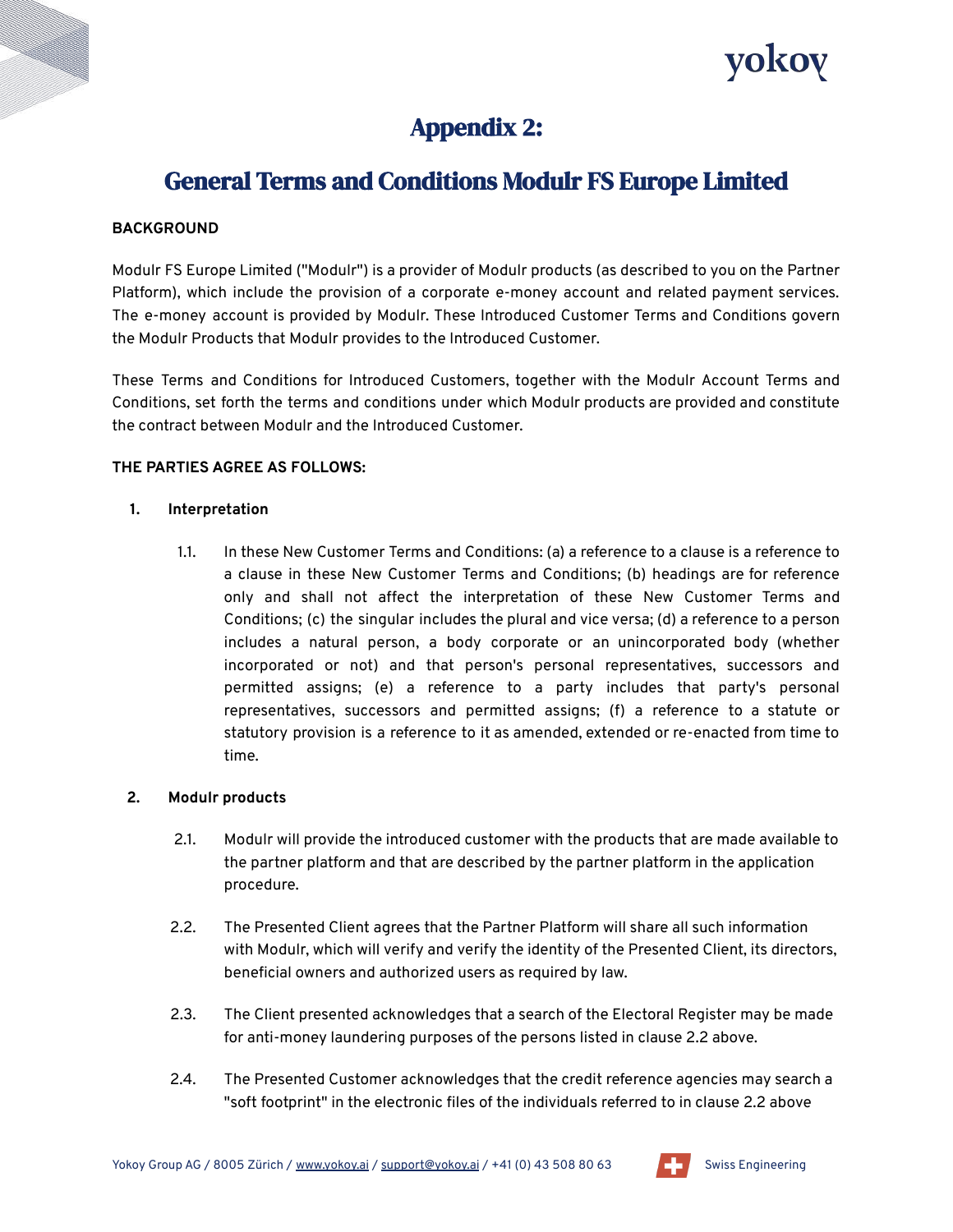

and that third parties may have access to their personal data for the purposes of anti-money laundering and counter-terrorist financing (AML/CFT), identity verification and fraud prevention.

- 2.5. The Account and Cards (if applicable) are provided to the Introduced Customer by Modulr in accordance with the Modulr Account Terms. Modulr's products provided to the Introduced Customer under this Agreement are solely for the use of the Introduced Customer.
- 2.6. The Introduced Customer may use the Account and Cards (if applicable) to conduct transactions under the terms and conditions set out in the Modulr Account Terms. A record of all transactions relating to the Account may be viewed on the Website or accessed via the Partner Platform (as applicable).
- 2.7. Imported customers must notify Customer Service immediately upon discovering that login and security information that allows access to their Modulr products has been lost, stolen or compromised.
- 2.8. From time to time, Modulr may conduct additional checks on the featured client, including the identity of its directors, beneficial owners and the nature of its business, in accordance with its due diligence process and as required by law. Modulr may contact the featured client or the Partner Platform (as applicable) for this purpose. The featured client agrees to provide this information as required.
- 2.9. The Imported Customer must comply with all laws and regulations applicable to the Imported Customer. Any failure to comply with the relevant laws or regulations shall be deemed a material breach of contract and may result in Modulr ceasing to provide the Modulr Products in accordance with clause 6.4.
- 2.10. The Introduced Customer shall reasonably implement Modulr's reasonable safety recommendations as communicated to the Introduced Customer from time to time.

#### **3. Authorized users**

- 3.1. Access to Modulr products is restricted to persons designated as authorized users by the introduced customer.
- 3.2. The introduced customer must inform Modulr of all the people he wants to have as authorized users.
- 3.3. Any Authorized User is entitled to access and use the Modulr Products in accordance with these Introduced Customer Terms and Conditions.
- 3.4. The introduced customer is responsible for training its authorized users in the appropriate use of the Modulr products.

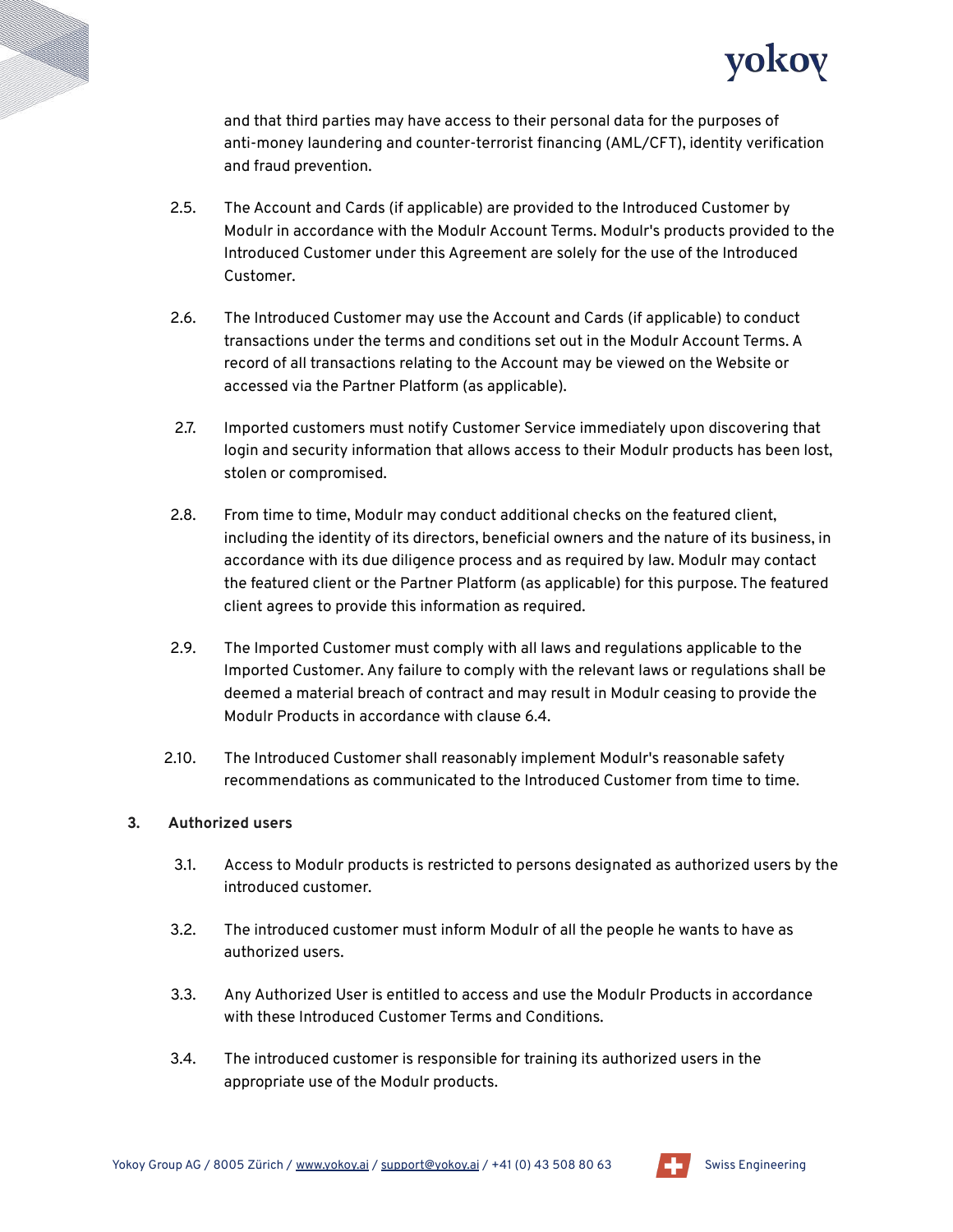- 3.5. The introduced customer ensures that its authorized users;
	- 3.5.1. take all reasonable care to ensure that access details to the Modulr Products, including login details for the Website where applicable, are kept confidential for each Authorised User; and
	- 3.5.2. not disclose any information that would allow another party to access the featured customer's Modulr account.
- 3.6. The Introduced Customer acknowledges and agrees that each Authorized User is authorized by the Introduced Customer to act on its behalf. Modulr considers any instruction given by an Authorized User to be an instruction from the Introduced Customer.
- 3.7. The Introduced Client is responsible for notifying Modulr in a timely manner of the revocation of the Authorized User's access and is liable for the transactions made by an Authorized User, the fees incurred and the use of Modulr's products until Modulr has had two full business days to respond to any notification received. This clause does not apply to Introduced Customers accessing Modulr's products via the Partner Platform.
- 3.8. If the introduced customer accesses Modulr's products via a partner platform, this partner platform is considered an authorized user. If additional authorized users are required in this case, they must be requested from the partner platform. The use of a partner platform to access Modulr products by the introduced customer is explained in more detail below.

#### **4. Access to Modulr products via a partner platform**

- 4.1. In the event that the featured client uses a partner platform to access the Modulr Products, the featured client agrees and authorizes the partner platform to instruct Modulr to access and use the Modulr Products on behalf of the featured client, which includes, but is not limited to, conducting transactions, viewing and retrieving transaction data, initiating refunds and closing the account.
- 4.2. The Introduced Customer acknowledges and agrees that Modulr assumes no liability whatsoever with respect to the performance, availability or quality of any Partner Platform.
- 4.3. The presented customer acknowledges and agrees to the following:
	- 4.3.1. he must ensure that his platform partner agreement gives the partner platform all the necessary authorisations to operate the account in the name of the featured client;
	- 4.3.2. the platform partner is granted full access to operate the featured customer's account as an authorized user of the featured customer;

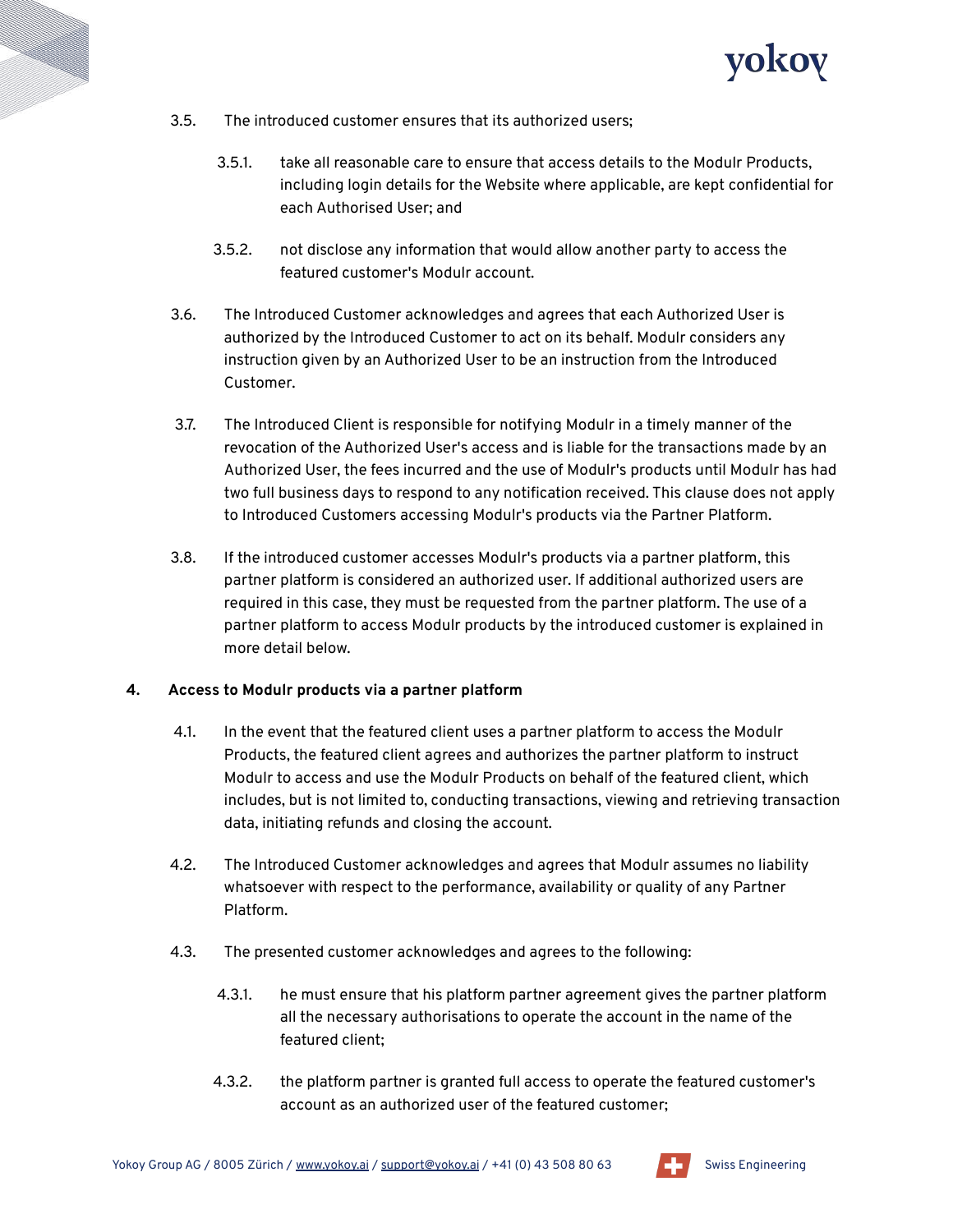

- 4.3.3. he is responsible for monitoring the Partner Platform's activities on his account. Any issues relating to such activities will be discussed directly with the Partner Platform and will be settled between the Partner Platform and the Introduced Customer;
- 4.3.4. the introduced customer has no recourse against Modulr for any act or omission of the partner platform in relation to his account;
- 4.3.5. the Introduced Customer understands that it may only access its account to make Transactions, review Transactions made or otherwise use Modulr Products through the Service provided by the Partner Platform; and
- 4.3.6. he will use the account only for the purpose specified in the partner platform agreement.
- 4.4. As soon as Modulr receives notification from the partner platform that it wishes to terminate this agreement, this agreement shall end. Any credit balances on the account of the introduced customer will be refunded in accordance with the terms of the Modulr account conditions.
- 4.5. If the Introduced Customer has a complaint or concern regarding the Modulr Account or other Modulr Products, such complaint or concern shall be addressed directly to the Partner Platform, which shall deal with it in accordance with the Modulr Complaints Policy, a copy of which is available on request from the Partner Platform and on the Website.

#### **5. Customer service**

- 5.1. The Introduced Customer may contact Customer Service if they have any questions regarding the Modulr Products. Information may be requested from the Introduced Customer, including but not limited to their Authorized Users, Cardholders or Transaction Information, in order to verify the identity of an Authorized User, Cardholder and/or the Modulr Products provided to the Introduced Customer.
- 5.2. All information shared by the Referred Customer will be kept strictly confidential. If such information is provided in connection with a service provided by a third party, such as the Account, the Referred Customer's information will be used only in accordance with the instructions of that third party and only for the purpose of providing customer services to the Referred Customer on behalf of that third party.
- 5.3. As part of Modulr's commitment to providing quality customer service, Modulr's managers regularly monitor telephone communications between staff and featured customers to ensure that Modulr's high quality standards are maintained. The Presented Client consents to this monitoring and recording of telephone conversations and agrees to inform its Authorized Users of this practice.

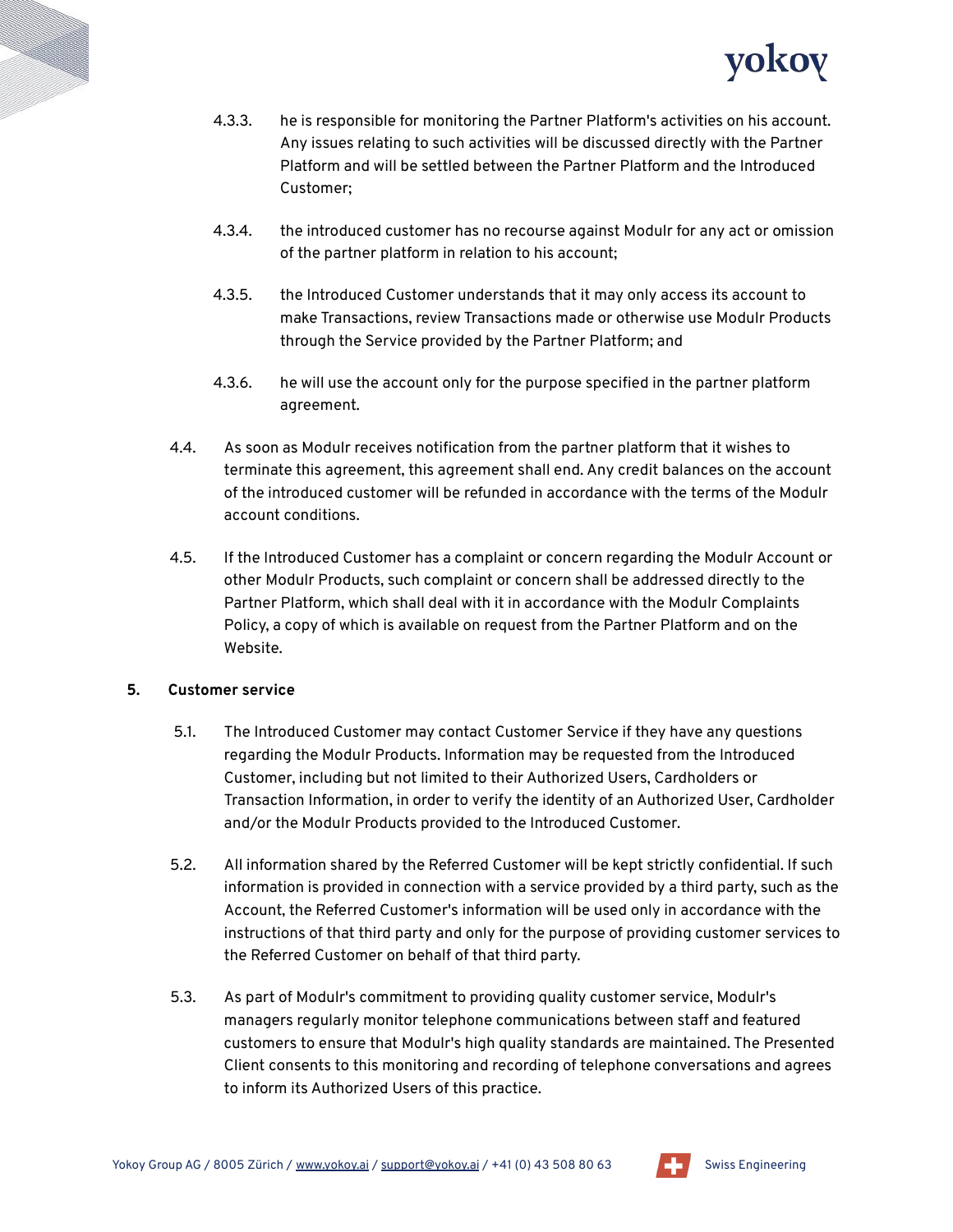#### **6. Term and termination**

- 6.1. This contract shall commence on the date on which the featured customer receives confirmation from Modulr or the partner platform (if applicable) of their successful application for Modulr products and shall continue until terminated by the featured customer, the partner platform (if acting on behalf of the featured customer) or Modulr.
- 6.2. The Introduced Customer or Partner Platform (if applicable) may terminate this Agreement immediately by notifying Customer Service in writing by mail or email.
- 6.3. Modulr may terminate this Agreement and close the Introduced Client's account(s) by giving the Introduced Client at least two months' notice.
- 6.4. Modulr may suspend or terminate this Agreement with immediate effect if for any reason (i) the Presented Client is unable to perform due diligence, (ii) breaches this Agreement, (iii) has provided false, incomplete or misleading information, (iv) is involved in or we have reasonable grounds to suspect fraud, money laundering, terrorist financing or other illegal activity, or (v) we are required to do so under applicable law or at the direction of a regulatory, law enforcement or other competent authority. Modulr will notify you of any such suspension or termination as soon as reasonably practicable, unless prohibited by law.
- 6.5. This agreement will automatically terminate when all accounts of the featured client are closed (for whatever reason).
- 6.6. Upon termination of this Agreement for any reason, any balance in the Referred Client's account(s) will be returned to the Referred Client in accordance with the Modulr Account Terms and Conditions. The Presented Client shall promptly pay all fees due (if any) under this Agreement and, in the event of a negative balance on any account, reimburse Modulr an amount equal to the negative balance.

#### **7. Intellectual property**

- 7.1. The Introduced Customer acknowledges that all intellectual property rights in the Modulr Products are owned by or licensed to Modulr. Modulr grants the Introduced Customer a non-exclusive, royalty-free license for the duration of this Agreement to access and use the Modulr Products only for the purpose contemplated by this Agreement.
- 7.2. Nothing in this Agreement shall have the effect of creating or conferring any intellectual property rights on the imported customer.

#### **8. Force majeure**

8.1. Modulr shall not be liable for the non-performance or non-delivery of any part of the Modulr Products as a result of events beyond Modulr's reasonable control, such as fire,

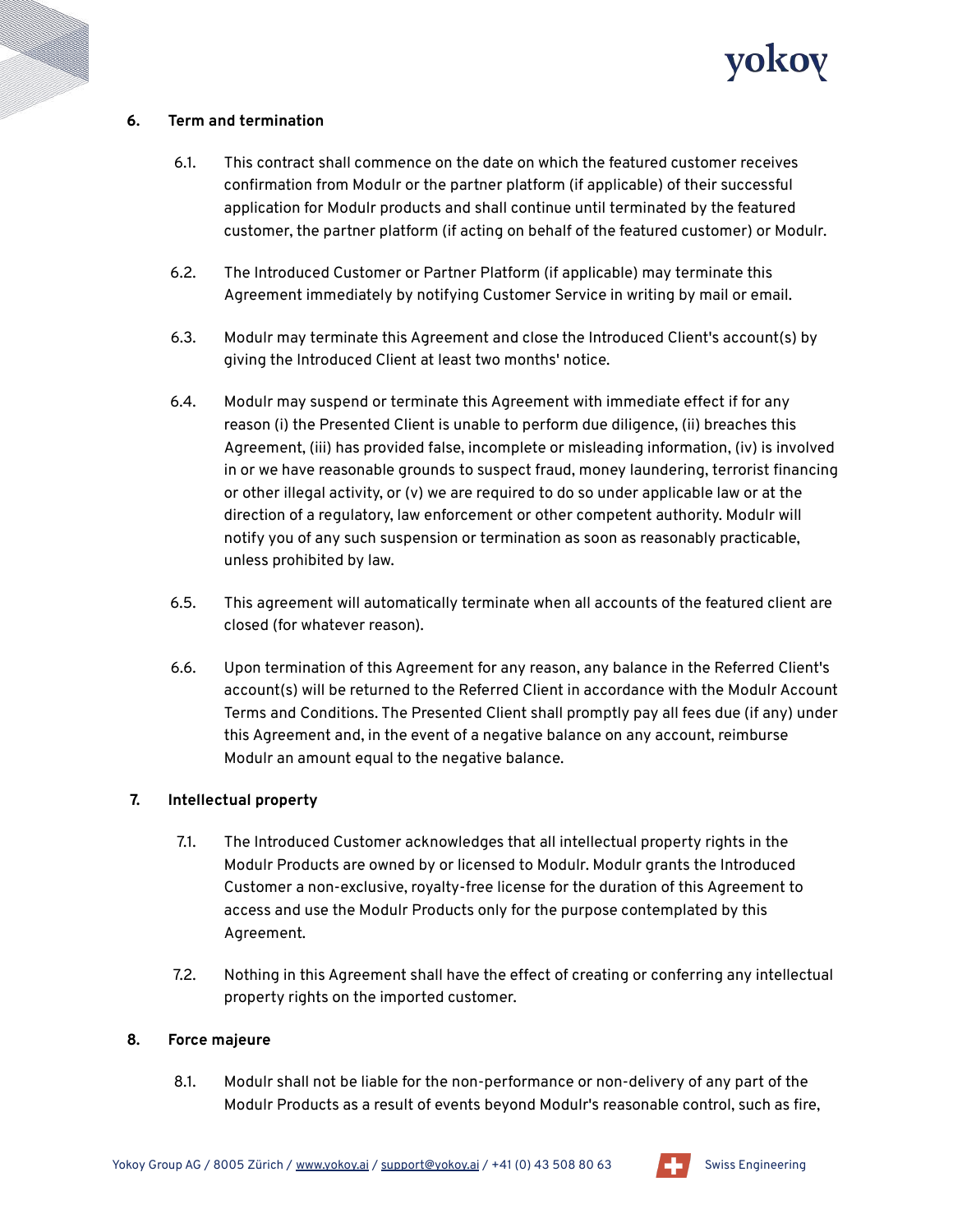

telecommunications or internet failure, utility failure, power failure, equipment failure, labor disputes, riot, war, terrorist attack, third-party default, acts of God such as storm or lightning damage, or other causes beyond Modulr's reasonable control.

#### **9. Assignment, transfer and subcontracting**

- 9.1. The Modulr Products provided to the Introduced Customer are personal to the Introduced Customer. The Introduced Customer may not novate, assign or otherwise transfer this Agreement, any interest or right under this Agreement (in whole or in part) without the prior written consent of Modulr.
- 9.2. The Introduced Client agrees that Modulr may, in its sole discretion, assign or transfer some or all of its rights and obligations or delegate any performance obligation set forth in the documents constituting this Agreement. Modulr may subcontract its obligations under this Agreement.
- 9.3. In the event of a transfer of this Agreement by Modulr to another service provider, Modulr will notify the Introduced Customer no later than two months prior to the proposed transfer; if the Introduced Customer does not wish the transfer to the new service provider, the Introduced Customer must notify Modulr in writing of its objection to Customer Service. Upon receipt of such notice, Modulr will terminate the Agreement. Any remaining balance in the Introduced Client's account(s) will be refunded to the Introduced Client in accordance with the refund procedure set forth in the Modulr Account Terms.

#### **10. Liability**

- 10.1. Nothing in this Agreement shall limit the liability of either party in respect of fraud, death or personal injury resulting from negligence, whether committed by that party or its employees, agents or subcontractors.
- 10.2. Modulr does not guarantee that access to and use of Modulr products will be uninterrupted or error-free.
- 10.3. The featured customer acknowledges and agrees that Modulr shall not be liable to the featured customer for any loss, liability or damage suffered by the featured customer arising out of any fraud control measures, purchase restrictions or other measures implemented from time to time, including measures, required to comply with legal and regulatory requirements, unless such loss, liability or damage is a direct result of Modulr's fraud, gross negligence or willful misconduct in implementing fraud control or purchase restriction measures that Modulr has expressly agreed in writing to provide to the Presented Customer.
- 10.4. Modulr shall not be liable to the Imported Customer for any loss or damage suffered by the Imported Customer as a result of any act or omission by an Authorized User or

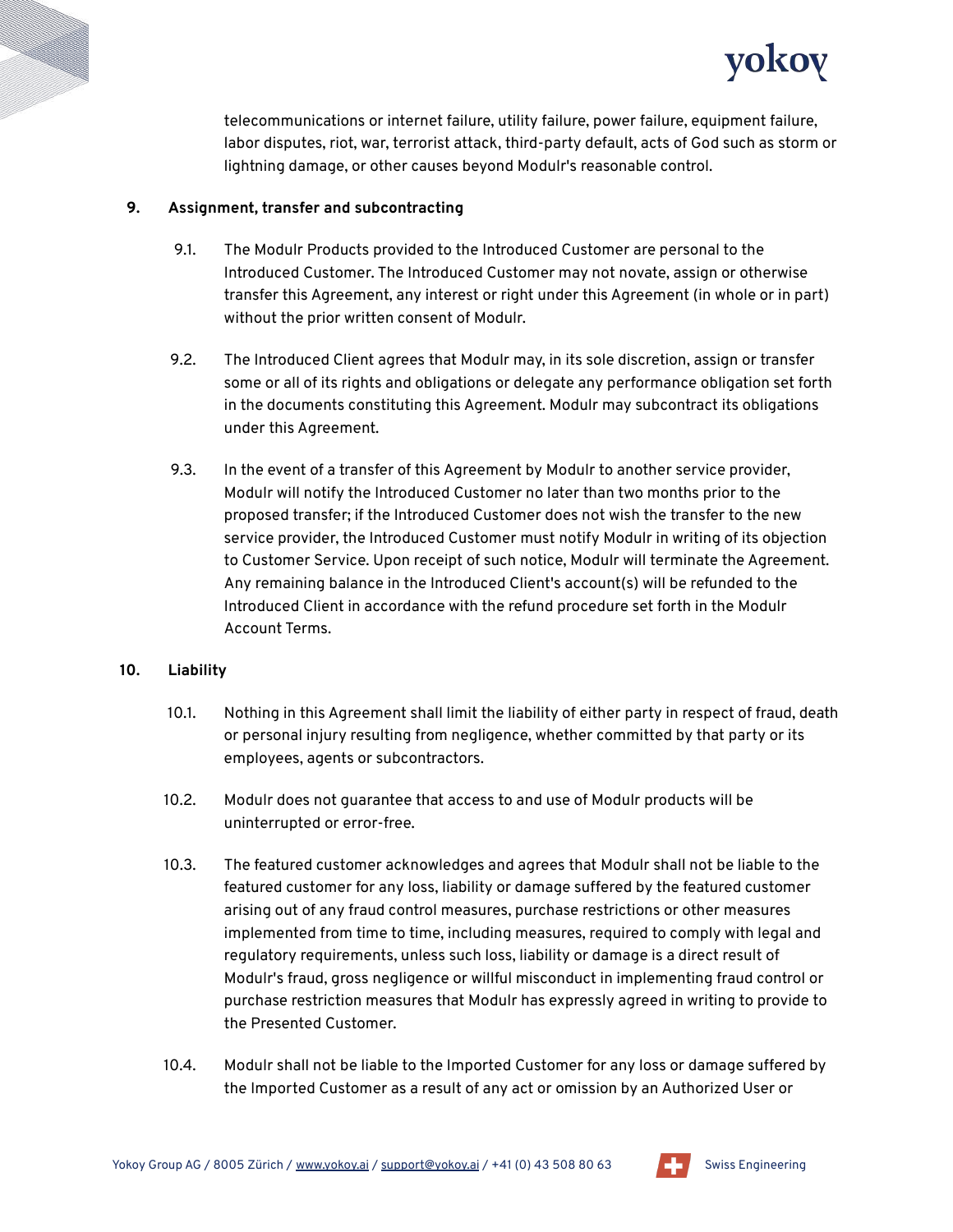

Cardholder or the use or inability to use the Modulr Products by an Authorized User or Cardholder.

- 10.5. The referred client agrees to indemnify Modulr against all actions, claims, costs, damages, demands, expenses, liabilities, losses and proceedings directly or indirectly incurred by or brought against Modulr in respect of any fraudulent or negligent act or misuse by the referred client, any authorised user or any cardholder of any Modulr product or any of the services provided under this agreement.
- 10.6. Modulr is in no way responsible for any third party interests or claims relating to Modulr products, except as required by law or regulation.

#### **11. Reports**

- 11.1. Modulr may make certain management or other reporting or business management functions available through the Website.
- 11.2. Modulr may from time to time amend, modify, replace or withdraw in whole or in part any reports it provides without further notice.

#### **12. Data protection**

- 12.1. Modulr collects and stores personal information about the featured customer and each authorized user and cardholder to enable Modulr to deliver the Modulr products and related services and to process requests from the featured customer. Modulr is the data controller for personal information collected by Modulr for this purpose. If Modulr engages a third party to provide any part of the Modulr Product, that provider owns and is the data controller of the personal information it is required to collect to operate that service. The use of personal data by third party providers will be set out in the terms of use for their services. Modulr will process personal data on behalf of such a third party provider when instructed to do so, for example to enable Modulr to provide customer services to the introduced customer.
- 12.2. Modulr processes personal data in accordance with the relevant laws on the protection of personal data.
- 12.3. If Modulr transfers the data of the presented customer to a third party in a country outside the European Economic Area, Modulr will ensure that the third party undertakes to apply the same level of protection to which Modulr is legally obliged when processing personal data.
- 12.4. For more information about how Modulr uses personal information, please see Modulr's Privacy Policy; please contact Customer Service to obtain a copy of this policy.

#### **13. Amendments to the Agreement**

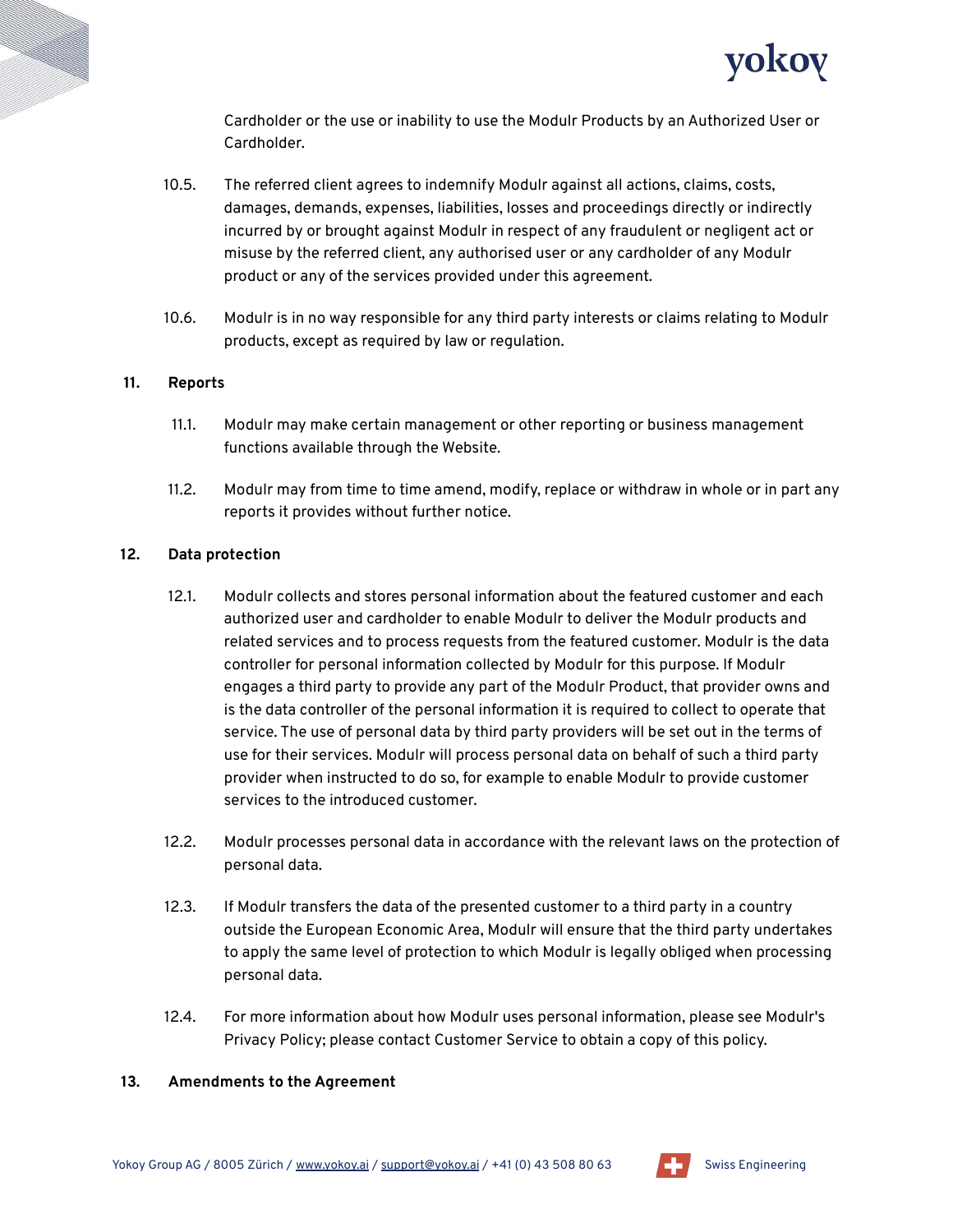# yokoy

- 13.1. Modulr may amend or change this Agreement with two months' notice to the Introduced Customer, unless Modulr is required by law to make such a change earlier. Any proposed changes will be published on the Website and communicated to the Introduced Customer in another way that Modulr has agreed with the Introduced Customer, for example by email. If the Introduced Customer accesses Modulr's products via a partner platform, all notifications will be transmitted via this partner platform.
- 13.2. The introduced customer is not obliged to accept such changes proposed by Modulr.
- 13.3. The Introduced Customer shall be deemed to have accepted any amendment to this Agreement that Modulr notifies the Introduced Customer of, unless the Introduced Customer notifies Modulr otherwise before the relevant amendment comes into effect. In such case, Modulr will treat the notice of objection by the Introduced Customer as notice that the Introduced Customer wishes to terminate this Agreement and the use of all Modulr Products immediately. All accounts of the Introduced Client will be closed and any balance remaining in the Introduced Client's account will be refunded to the Introduced Client in accordance with the refund procedure set forth in the Modulr Account Terms. In these circumstances, the Intracted Client will not be charged a fee for the account closure and return of the balance.

#### **14. General**

- 14.1. The headings in these General Terms and Conditions for New Customers are for convenience only and shall not affect the interpretation of these General Terms and Conditions for New Customers.
- 14.2. Any delay or failure by Modulr to exercise any right or remedy under this Agreement shall not be construed as a waiver of such right or remedy and shall not prevent Modulr from exercising its rights at a later date.
- 14.3. If any part of this Agreement is unenforceable, it shall not affect the remainder of the Agreement, which shall remain in full force and effect.
- 14.4. The Presented Client shall remain responsible for compliance with this Agreement until its account(s) have been closed (for whatever reason) and all amounts due under this Agreement have been paid in full.
- 14.5. This Agreement is written and available in English only, and all correspondence with the featured client will be in English.
- 14.6. This Agreement shall be governed by Irish law and the Imported Customer agrees that any dispute (including non-contractual disputes) shall be subject to the exclusive jurisdiction of the Irish courts.

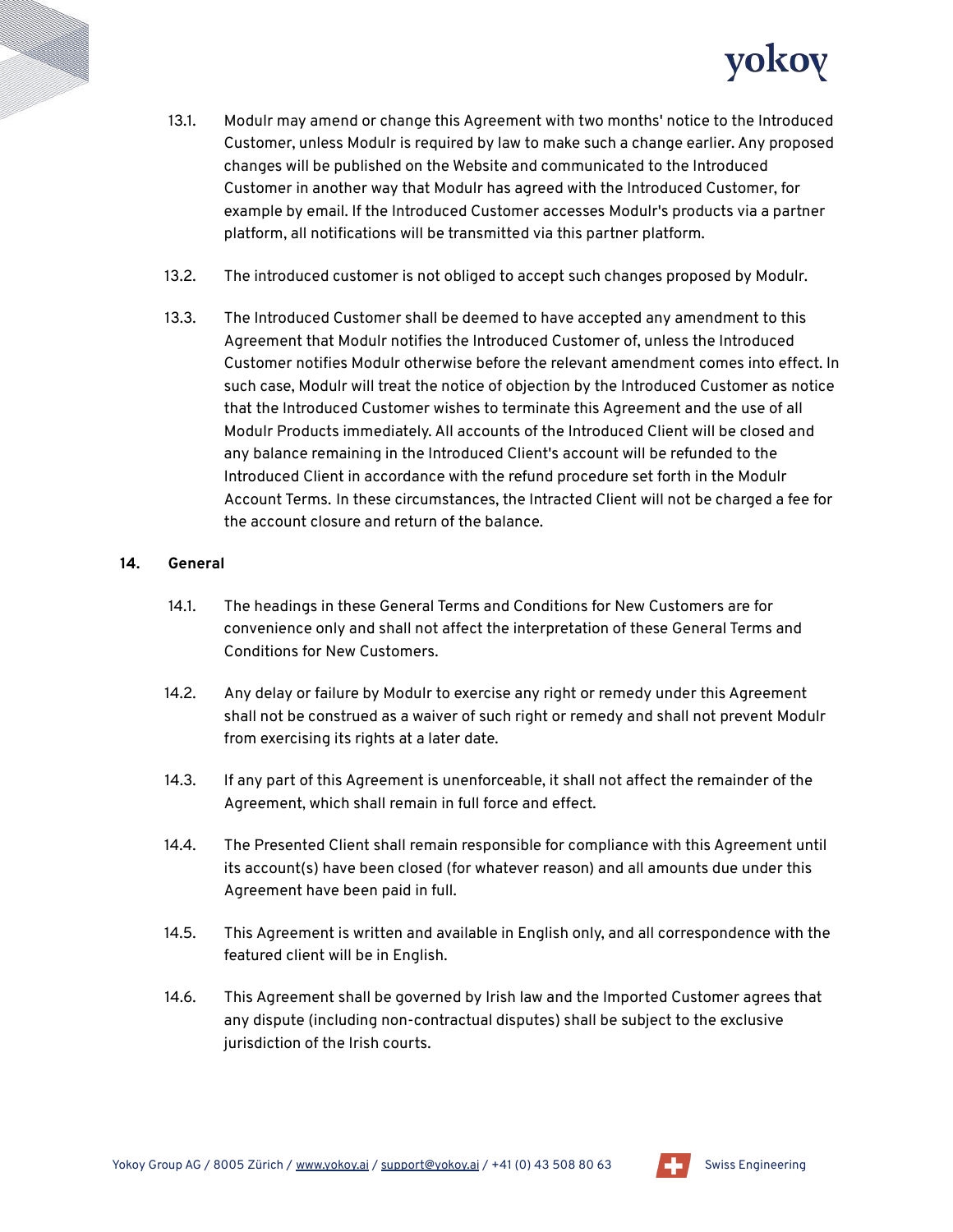

# Appendix 3:

# General Terms and Conditions Transact Payments Malta Limited

**Yokoy**

#### **DEBIT CORPORATE OWNED FUNDS CARD**

#### **TERMS AND CONDITIONS OF USE**

These terms and conditions of use ("**Terms**"), and the provisions of the schedule ("**Schedule**"), in relation with the use of the debit Card issued by Transact Payments Malta Limited (collectively the "**Agreement**") constitute a binding agreement between You and Transact Payments Malta Limited.

"You" and "Your" means the "Contract Holder" of the Card and as applicable, the Card User on the Contract Holder's behalf. "We", "Our" or "Us" means Transact Payments Malta Limited, a company incorporated in Malta with registered address Vault 14, Level 2, Valletta Waterfront, Floriana FRN 1914 and company registration number 91879 and authorised by the Malta Financial Services Authority ("TPML") or Program Manager on Our behalf.

You will be asked to confirm Your acceptance of this Agreement when You apply for Cards via the Corporate Account Platform. If You refuse to accept this Agreement then We will not be able to complete Your order for Cards. The Agreement will be governed by the Terms and Schedule in force as displayed on the Website and the Corporate Account Platform.

Please read the Terms and Schedule carefully and retain a copy for future reference.

#### **1. Definitions and Interpretation**

**Account**: The electronic money account provided by Modulr FS Europe Limited opened in accordance with the Modulr Account Terms and Conditions and the General Terms and Conditions Modulr ("Modulr Agreement"). For the avoidance of doubt, the issuance of electronic money is not governed by this Agreement.

**Applicable Law** means any applicable law (including but not limited to, any local law of the jurisdictions into which the Card is provided and the Program is operated), statute, statutory instrument, act, regulation, rule, order, supervisory guidance, policy, instruction or requirement stipulated by an applicable Regulatory Authority, or interpretation promulgated or published by any Regulatory Authority, any order issued by a court having jurisdiction over a party, or any applicable rule or requirement of any Card Scheme related to the issuance, sale, authorisation or usage of the Card and/or services to be provided under this Agreement or such other rule as deemed valid by TPML from time to time.

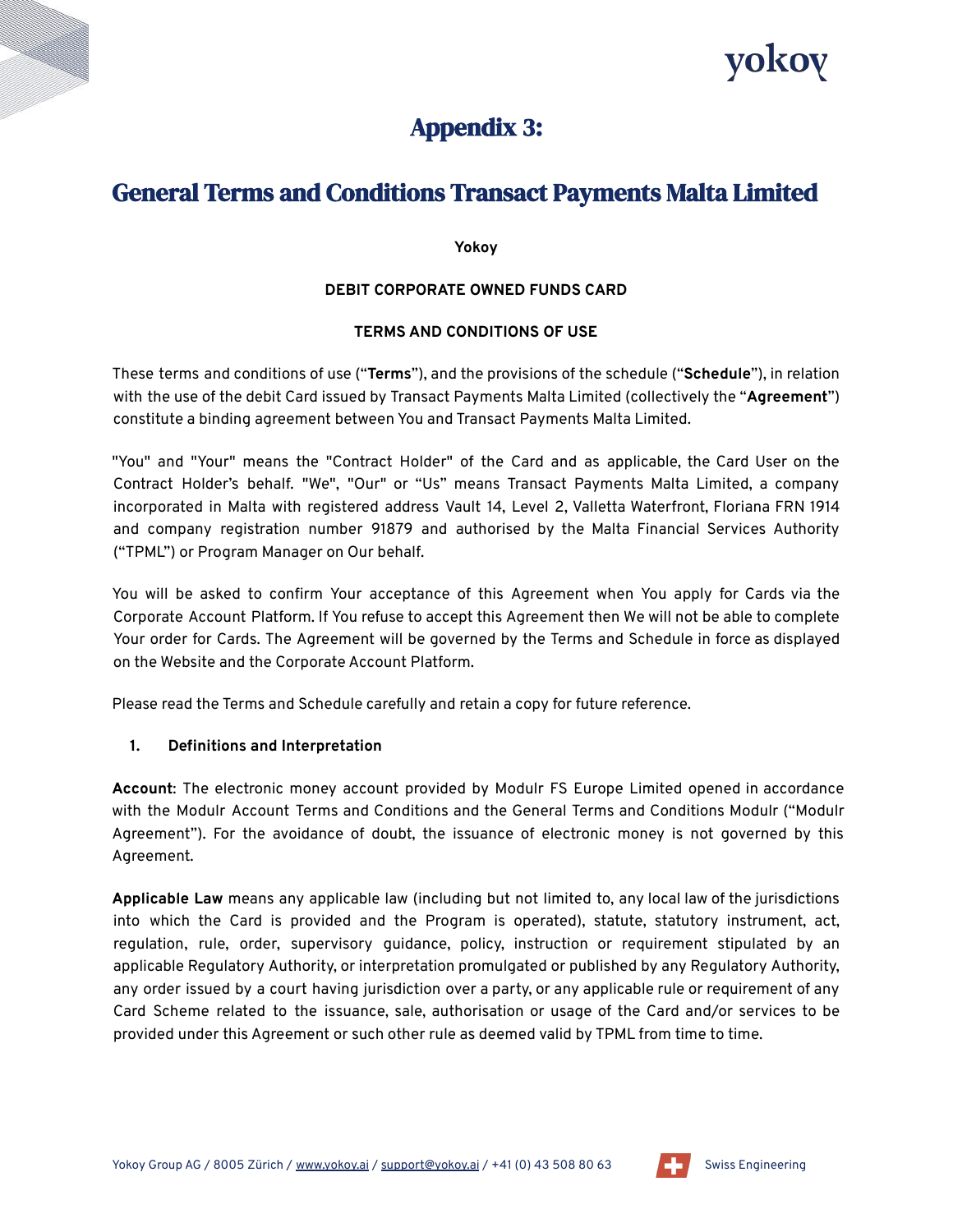**Business Day** means Monday to Friday, 9am to 5pm CET, excluding bank, national and public holidays in Malta.

**Card** means each plastic or virtual debit card, as set out in the Schedule, issued to You by Us pursuant to licence by the Card Scheme, with an underlying Account holding the balance of the Card in the Denominated Currency. References to the Card include all Card details, Security Details and PINs.

**Card Scheme** has the meaning defined in the Schedule.

**Card Services** means any services provided by Us or Our third-party service providers in connection with a Card.

**Card User** means an individual to whom a Card is supplied and who is validly authorised by You to use and to utilise funds held in the Account via a Card subject to this Agreement and on Your behalf.

**Contract Holder** means You, the corporate entity which, subject to its Corporate Account Platform agreement, owns the available funds that can be used by the Card User and to whom the Cards are issued.

**Corporate Account Platform** means the Website and/or Yokoy App where Cards can be ordered. Use of the Corporate Account Platform is regulated by an agreement entered into between the Contract Holder and Program Manager.

**Customer Services** means the department in charge of providing customer support for the Card as further indicated in the Schedule.

**Denominated Currency** has the meaning given to it in the Schedule.

**Insolvency Event**: occurs, with respect to any party, in the event of

- a) that party passing a resolution, or a court making an order, that that party be wound up (except for the purposes of a bona fide, solvent reconstruction or amalgamation);
- b) an order being made for the appointment of an administrator in relation to that party or a receiver, administrative receiver or manager being appointed over all or any part of that party's assets or undertaking;
- c) that party being unable to pay its debts within the meaning of any insolvency law;
- d) there being proposed in respect of that party any voluntary arrangement under any insolvency law; or
- e) any circumstances occurring that are the equivalent of (a) to (d) above under the legislation and related case law and practice applicable to that party (where (a) to (d) above do not apply for any reason to that party).

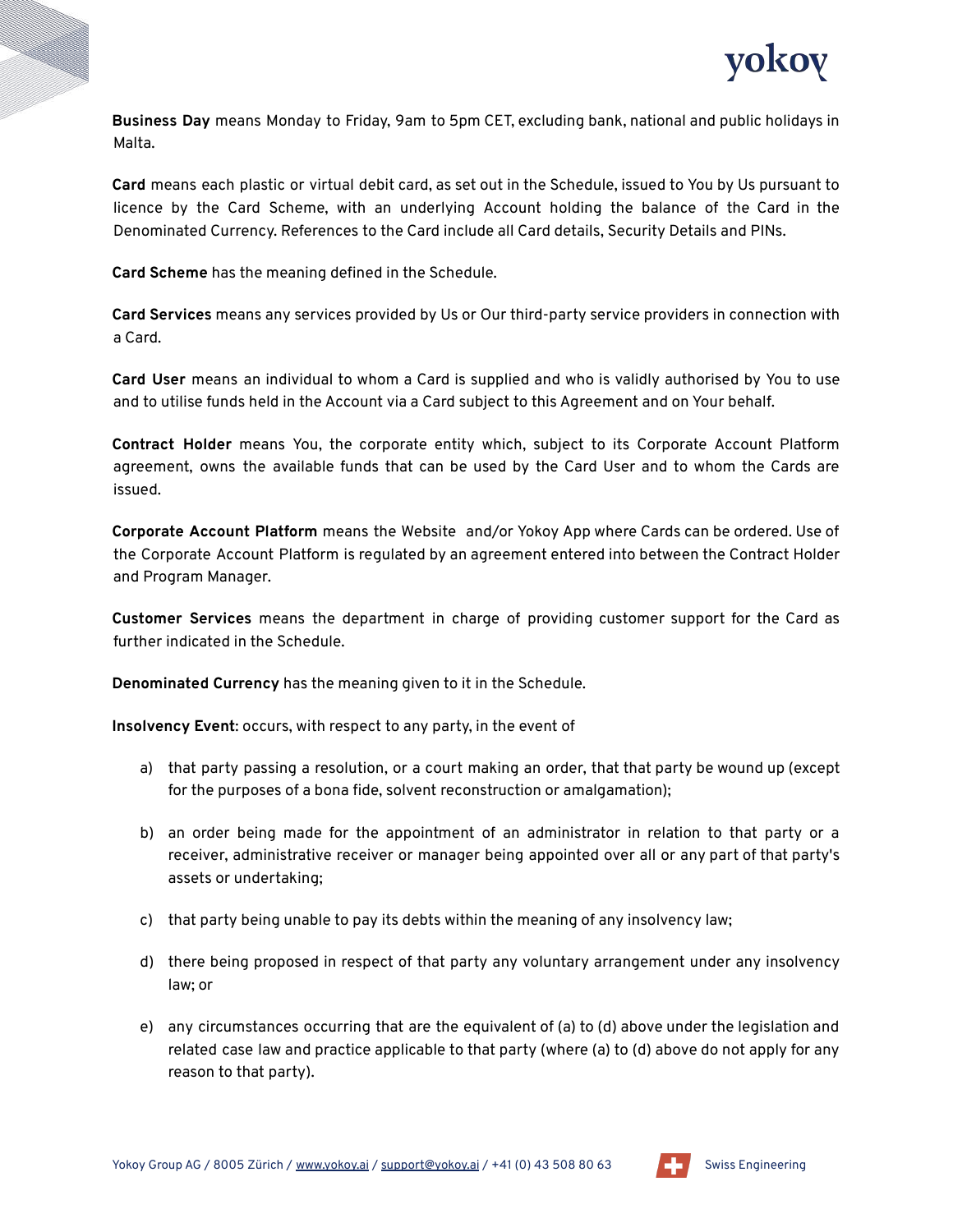

**Personal Data** means any registered personal identity details relating to the use of the Card including (but not limited to) an individual's: name, date of birth, home address, email address and telephone (landline and/or mobile) number. Full details of the Personal Data which we process are set out in our Privacy Policy.

**PIN or PIN Code** means the personal identification number used to access certain Card services, provided to the Card User.

**Program Manager** means Yokoy GmbH incorporated and registered in Austria with company number FN 534254 v and registered office at Hamerlingplatz 8/17 1080 Vienna.

**Regulatory Authority** means as the context requires, any Scheme and/or any regulator or agency having jurisdiction over Issuer or Program Manager related to the issuance, marketing, sale, authorisation or usage of the Cards, Program(s) or services provided under this agreement, including without limitation the Malta Financial Services Authority.

**Security Details** means certain information, including personal information, given by You on behalf of the Card User when applying for the Card and as notified to Us by You from time to time.

**SMS Service** means an optional service used by the Card User to perform certain operations (including activation, blocking and unblocking a Card) by SMS text message. Where available, the SMS Service may be accessed using the number indicated in the Schedule.

**Transaction** means Your use of the Card to (i) make a payment, or a purchase of goods or services from a Merchant over the internet, by phone or mail order or (ii) withdraw cash from an ATM or bank, where permitted.

**Website** means the website indicated in the Schedule, where Card Users may perform certain operations in relation to their Card such as activation, viewing Transactions, blocking and unblocking and raising queries with Customer Services in relation to use of the Card.

**Yokoy App** means the mobile application indicated in the Schedule, where Card Users may perform certain operations in relation to their Card such as activation, viewing Transactions, blocking and unblocking and raising queries with Customer Services in relation to use of the Card.

#### **2. Purpose of the Card**

- 2.1. The Card, whether plastic or virtual, is a debit card featuring immediate debit of funds from the Account and systematic authorisation. The Card allows Card Users to access available funds that have previously been credited to the Account. The Card is not a credit card and all use is limited to the amount held in the Account and any other limits referred to in this Agreement.
- 2.2. The Card is issued by Us at the Contract Holder's request and upon acceptance of said request to Us via the Corporate Account Platform. Plastic Cards will be sent directly to

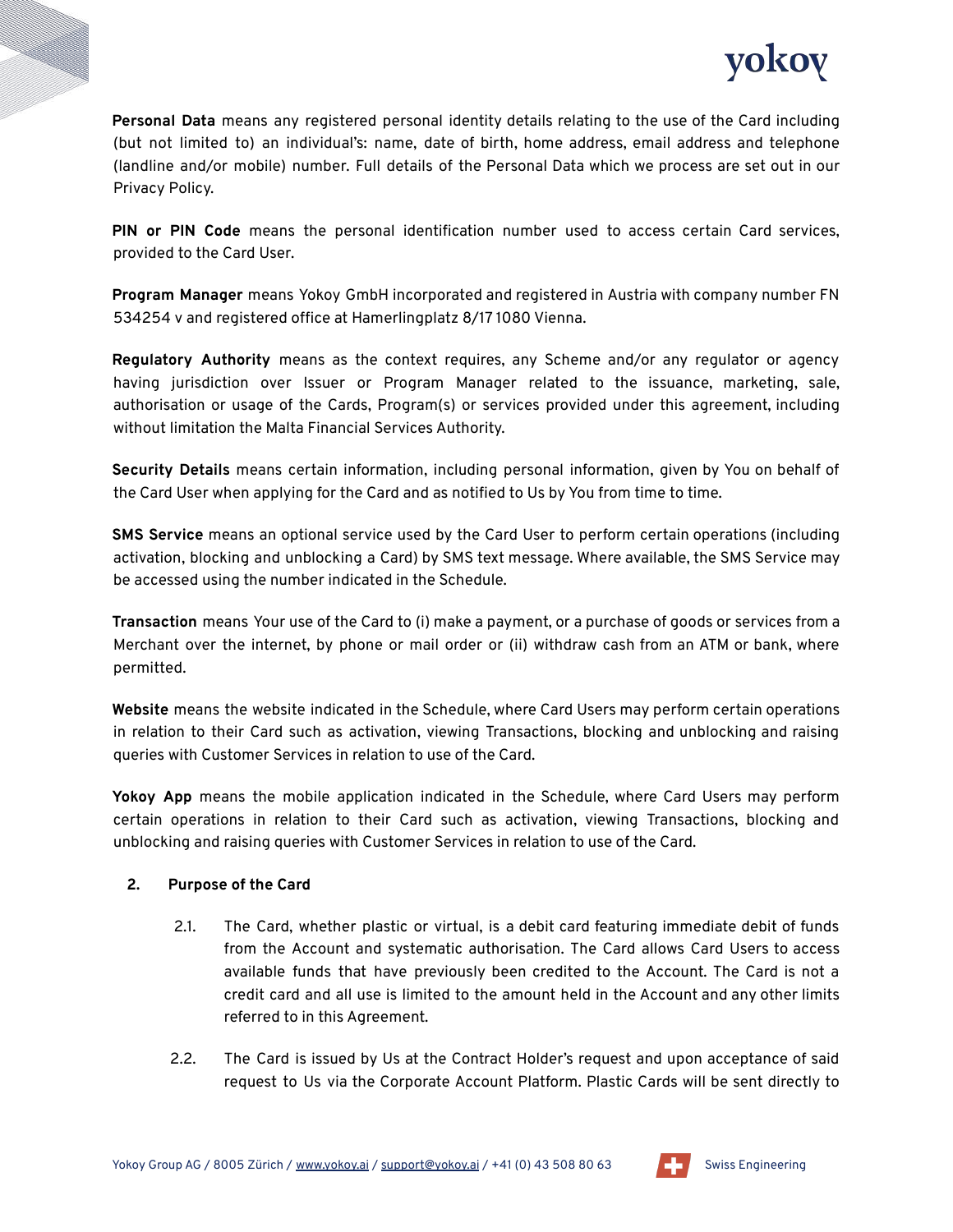

You or the Card Users (as directed by You) as per the address specified on the Card order request completed on the Corporate Account Platform.

- 2.3. The Card can be used worldwide wherever You see the Card Scheme symbol displayed online, and for plastic Cards also at Automatic Teller Machines ("ATMs") and merchants, including shops and restaurants who accept the Card Scheme (subject to local laws and regulations in the country of use), providing there are sufficient funds available in the Account for the Transaction, including any applicable fees (subject to local laws and regulations in the country of use).
- 2.4. The Card remains at all times Our property and must be returned to Us or destroyed upon Our request. Use of the Card is personal to You and the Card Users. You cannot assign Your rights under this Agreement, and the Card User is strictly prohibited from transferring or giving the Card to any third party or from allowing any third party to use the Card. The authorisation for You and/or Card Users to use the Card may be revoked at any time, in accordance with clause 10 below.
- 2.5. The Contract Holder shall be liable for all acts and omissions of Card Users purported to be carried out pursuant to the activities anticipated by this Agreement. The Contract Holder warrants, represents and undertakes that it shall ensure that all Card Users are made aware of the content of this Agreement and understand the obligations regarding the use of the Card.

#### **3. Use of Card**

#### **3.1. Activation and General Use of the Card**

- 3.1.1. The Card cannot be used unless it has been activated within the notified time by the Card User. An activation procedure will be provided with each plastic Card. You must know, and ensure that Card Users know, and follow the steps required to activate the plastic Card and the instructions must be followed. You shall only distribute the Card to the Card User and You shall be responsible for ensuring that each Card User complies with this Agreement where applicable.
- 3.1.2. The Card is only for use by the Card User and expires on the date on the front of the Card. The Card cannot be used after it has expired.
- 3.1.3. The amount relating to each Transaction and any associated fees will be deducted from the balance on the Account.
- 3.1.4. When using the Card at certain merchants, including hotels, restaurants and petrol stations, the merchant may hold an additional amount to cover tips/gratuities, temporarily reducing the balance available on the Card.

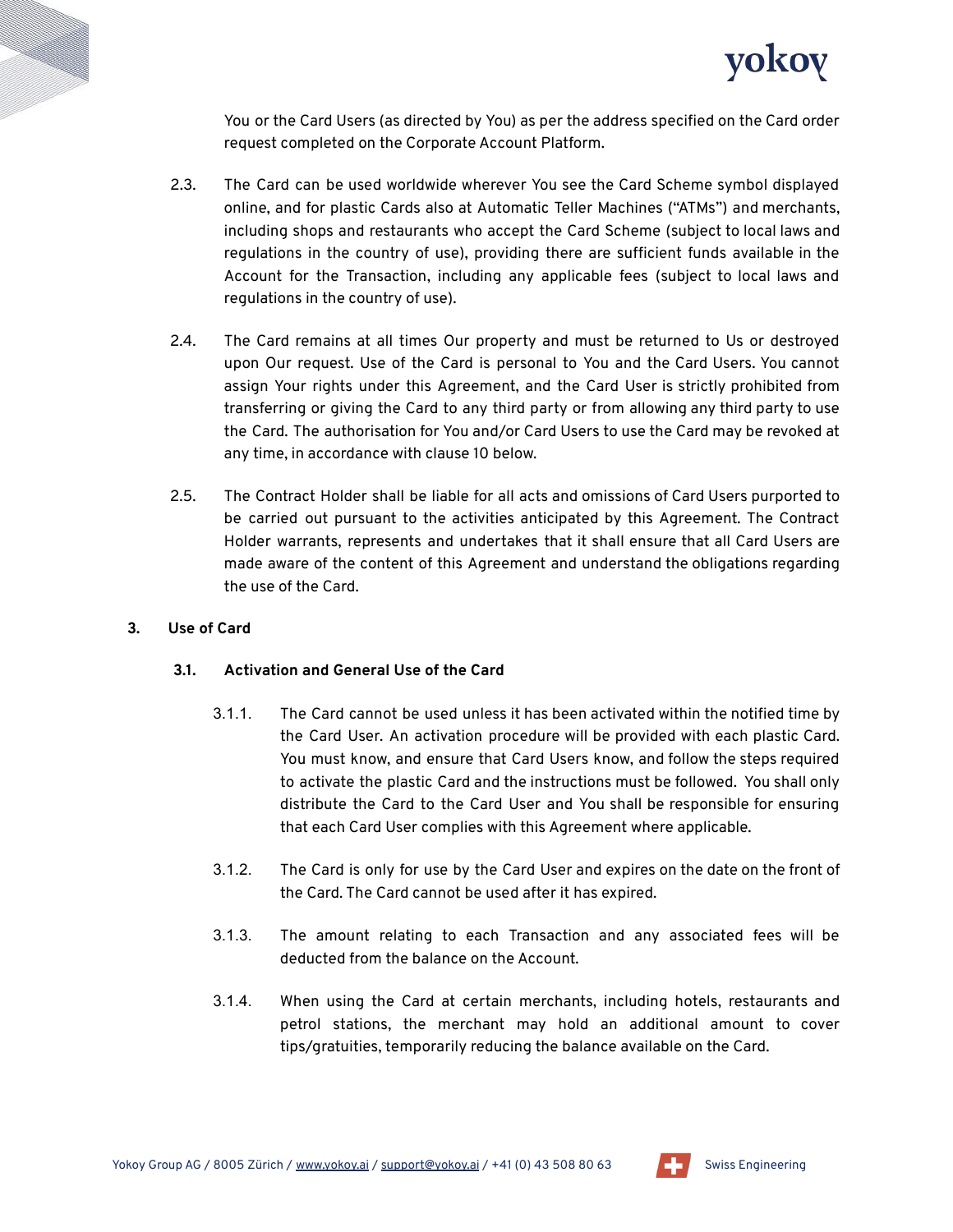

- 3.1.5. We do not recommend using a Virtual Card to purchase an item over the internet that subsequently would require the presentation of a physical reference device in order to obtain that item. Examples include certain theatre ticket purchases, hotel stays, car rentals and online purchases picked up in person.
- 3.1.6. You agree to accept a credit to the Account if a Card User is entitled to a refund for any reason for goods or services purchased using the Card.
- 3.1.7. We are not responsible for ensuring that ATM's and point of sale terminals ("POS") will accept the Card.
- 3.1.8. Certain POS, particularly those situated in moveable property such as trains and ships, and certain static payment terminal machine such as in car parking lots, and toll ways are not connected in real time to the Card Scheme approval. We accept no responsibility, and shall not be liable for, any inability of Card Users to use their Cards in such POS or machines.
- 3.1.9. You must comply with all laws and regulations (including any foreign exchange controls) in respect of the Card, in the country of purchase and/or use.

#### **3.2. Available funds**

- 3.2.1. The Card User should check that sufficient funds are available on the Account prior to attempting to make any Card Transaction to avoid disappointment or embarrassment if the Card is declined.
- 3.2.2. If there are insufficient funds in the Account to pay for a Transaction the Card may be declined or the retailer may allow payment of the balance by some other means.
- 3.2.3. The Card can only be used if the Account has a positive balance.
- 3.2.4. Payments made on some machines, such as automatic fuel dispensers, generate a pre-authorisation to reserve an amount that may be greater than the payment requested. In this case, the request for pre-authorisation of the greater amount may result in denial of the Transaction and the associated payment. For services offered by these machines Card Users should ensure the Account has adequate funds to meet the amount required by the pre-authorisation.
- 3.2.5. The Card User may obtain certain information concerning the Card and recent Transactions via the Corporate Account Platform or contacting Customer Services by telephone.

#### **3.3. Temporary blocking of the Card**

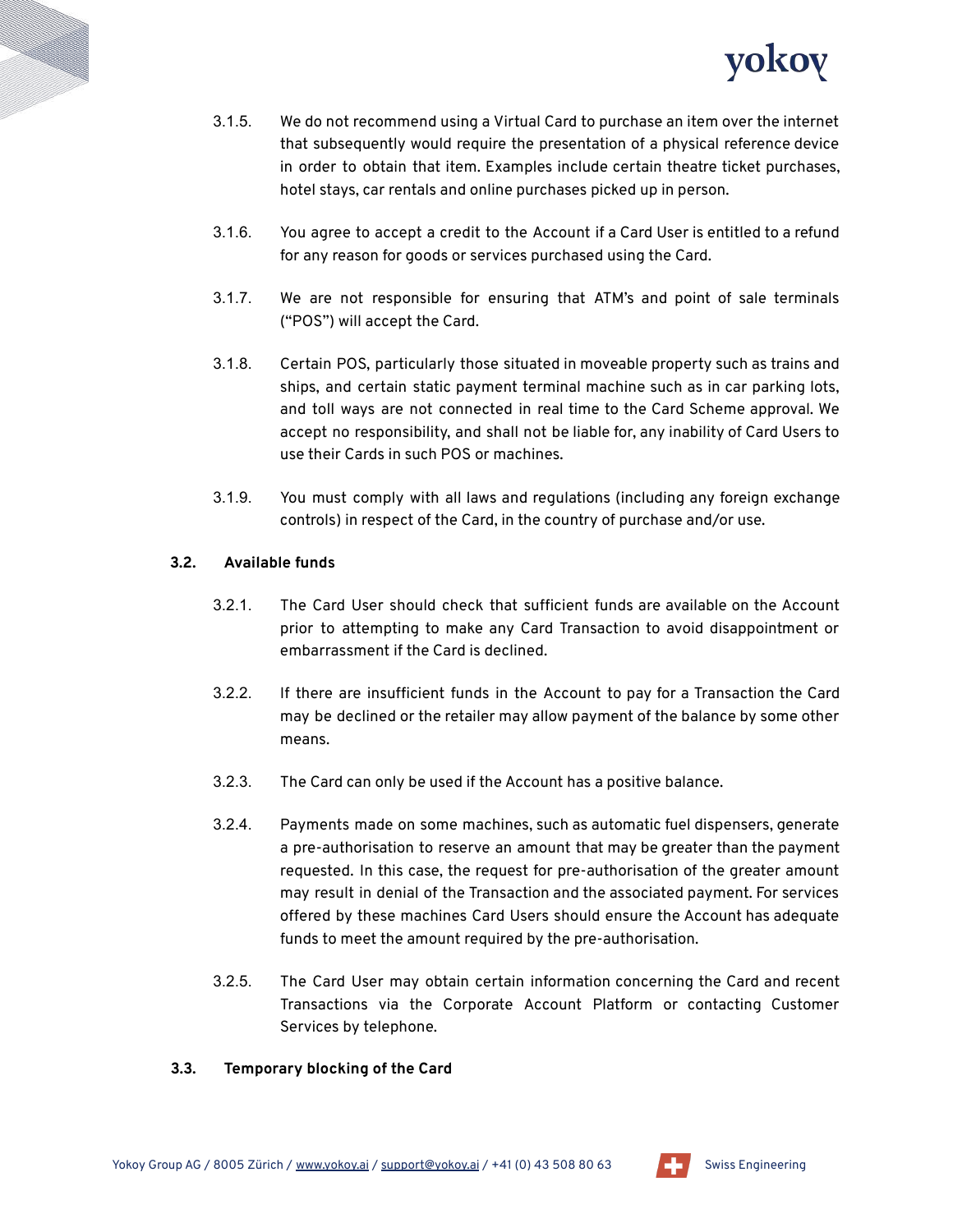- 3.3.1. The Card User and/or Contract Holder may request to have the Card temporarily blocked by contacting Customer Services.
- 3.3.2. You and/or the Card User may request that the Card be unblocked at any time via the Corporate Platform, by contacting Us by phone or email using the information and according to the procedures set out in the Schedule.
- 3.3.3. Applying for a Card to be temporarily blocked shall not satisfy the obligation of the Card User or Contract Holder to inform Us of the suspected or actual loss, theft, misuse or fraudulent use of the Card or of the related data.
- 3.3.4. If We block or suspend a Card, We shall notify You and the Card User by e-mail.
- 3.3.5. If possible prior to blocking or suspending the Card, and at the latest, immediately after, unless We reasonably believe that providing such information would constitute a security risk or We are not permitted to provide such information by any applicable law. The Card User and/or Card Holder can at any time request that the block be removed from their Card by contacting Customer Services at the contact details specified in the Schedule, but the discretion to unblock the Card or resume provision of Our services will be at Our discretion.
- 3.4. **Card Renewal:** Any Card renewal, if applicable, shall be subject to the Schedule.
- 3.5. **Refund:** Goods or services paid for with the Card cannot be refunded by a retailer unless there was a prior Card Transaction debited from the Account by that retailer of an equal or higher amount than the refund requested. If the Card User and retailer agree a refund, the retailer may process the refund via a POS terminal. Amounts credited to the Account via the Retailer as refunds shall be available no more than 3 (three) days after the time the refund order was received. If an amount is credited to the Card that does not correspond to a refund, We reserve the right to terminate the agreement.

## **4. Card Limits and Fees**

- 4.1. The Card Fees and Limits provisions are outlined in the Schedule and will apply to the Card.
- 4.2. Withdrawal and/or Transaction limits may apply to the Card as detailed in the Schedule.
- 4.3. When the fees are linked to a Transaction that results from a related service without use of the Card, it will be carried out provided that sufficient funds are available in the Account to cover the cost of the Transaction and the fees, and related fees shall be separately debited from the balance.
- 4.4. Each time the Card User uses the Card, the value of the Transaction plus any applicable fees shall be debited from the Account. If the value of the Transaction plus any applicable

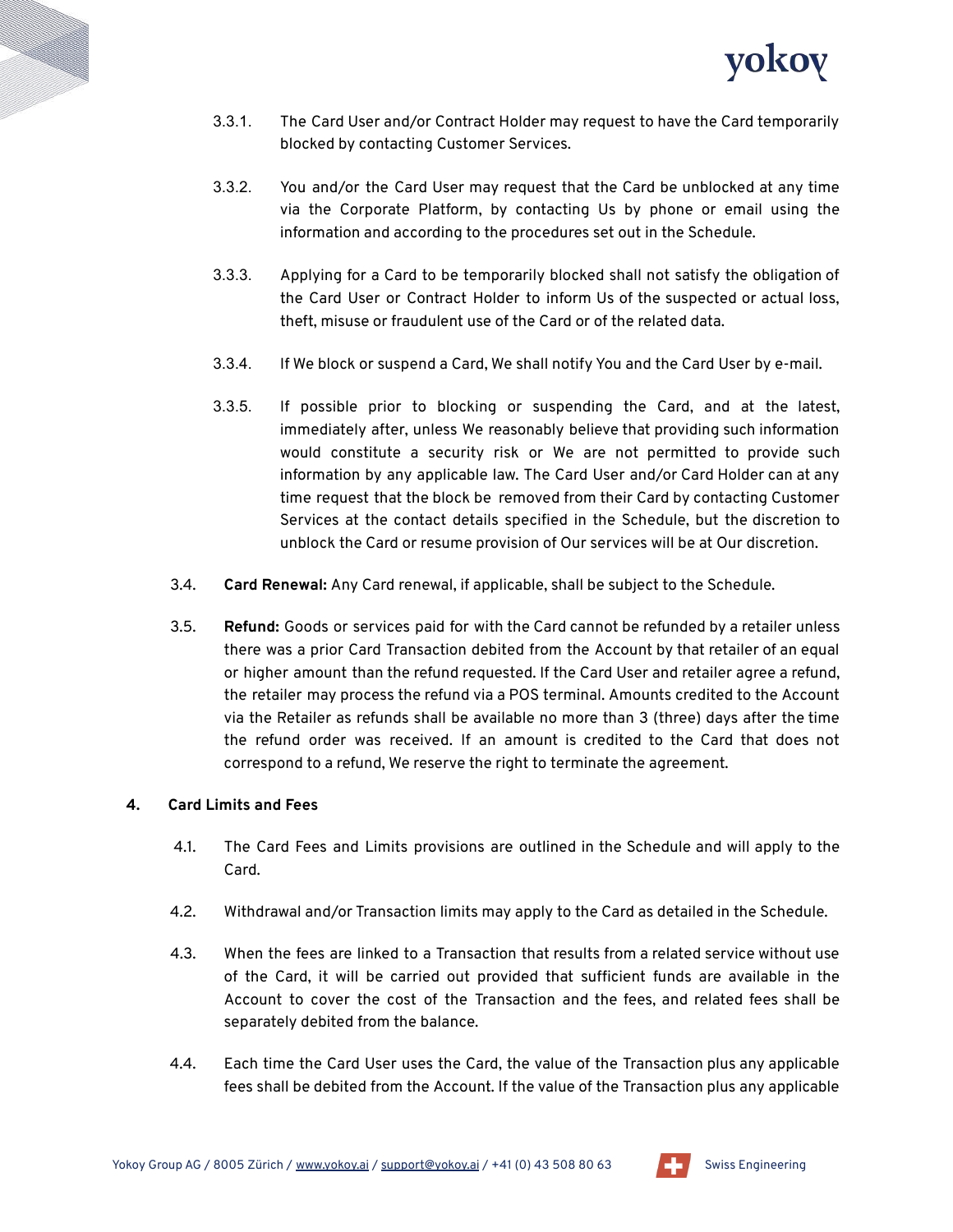

fees exceeds the balance of the funds available in the Account the Transaction will be declined, and applicable fees shall be charged to the Account in accordance with the provisions of the Schedule. These fees cannot exceed the amount of the payment order.

#### **5. Card Security**

- 5.1. Card Users must sign the back of the plastic Card as soon as they receive it.
- 5.2. You should treat the Card like cash. If it is lost or stolen, you may lose some or all of your money on your Card, in the same way as if you lost cash.
- 5.3. You must keep the Card, Security Details and PIN (as applicable) safe by taking appropriate measures, including, but not limited to, the following:
	- 5.3.1. never allowing anyone else to use the Card or sharing the PIN or Security Details with anyone;
	- 5.3.2. not carrying the PIN with the Card or recording the PIN where it may be accessed by other people;
	- 5.3.3. not interfering with any magnetic stripe or integrated circuit on the Card;
	- 5.3.4. complying with any reasonable instructions We give about keeping the Card and the PIN safe and secure;
	- 5.3.5. using only secure internet sites for making Card Transactions online;
	- 5.3.6. choosing strong passwords that mix alpha and numeric characters when managing the Account on-line;
	- 5.3.7. checking ATMs for signs of tampering, e.g. false fronts, before use;
	- 5.3.8. shredding any personal information or Security Details relating to the Card that could be used by an identity thief; and
	- 5.3.9. reporting thefts of any Security Details relating to the Card to any relevant organisations to warn them of any potential attempts to commit identity fraud in Your name.
- 5.4. You shall never be required to provide Your PIN by telephone or on the internet in order to pay for goods or services or carry out a Transaction. If anyone asks You to reveal a PIN, the request should be refused and reported to Customer Services.
- 5.5. The PIN may be disabled if an incorrect PIN is entered three (3) times at all ATMs and/or POS. If the PIN is disabled, please visit the Corporate Account Platform or contact

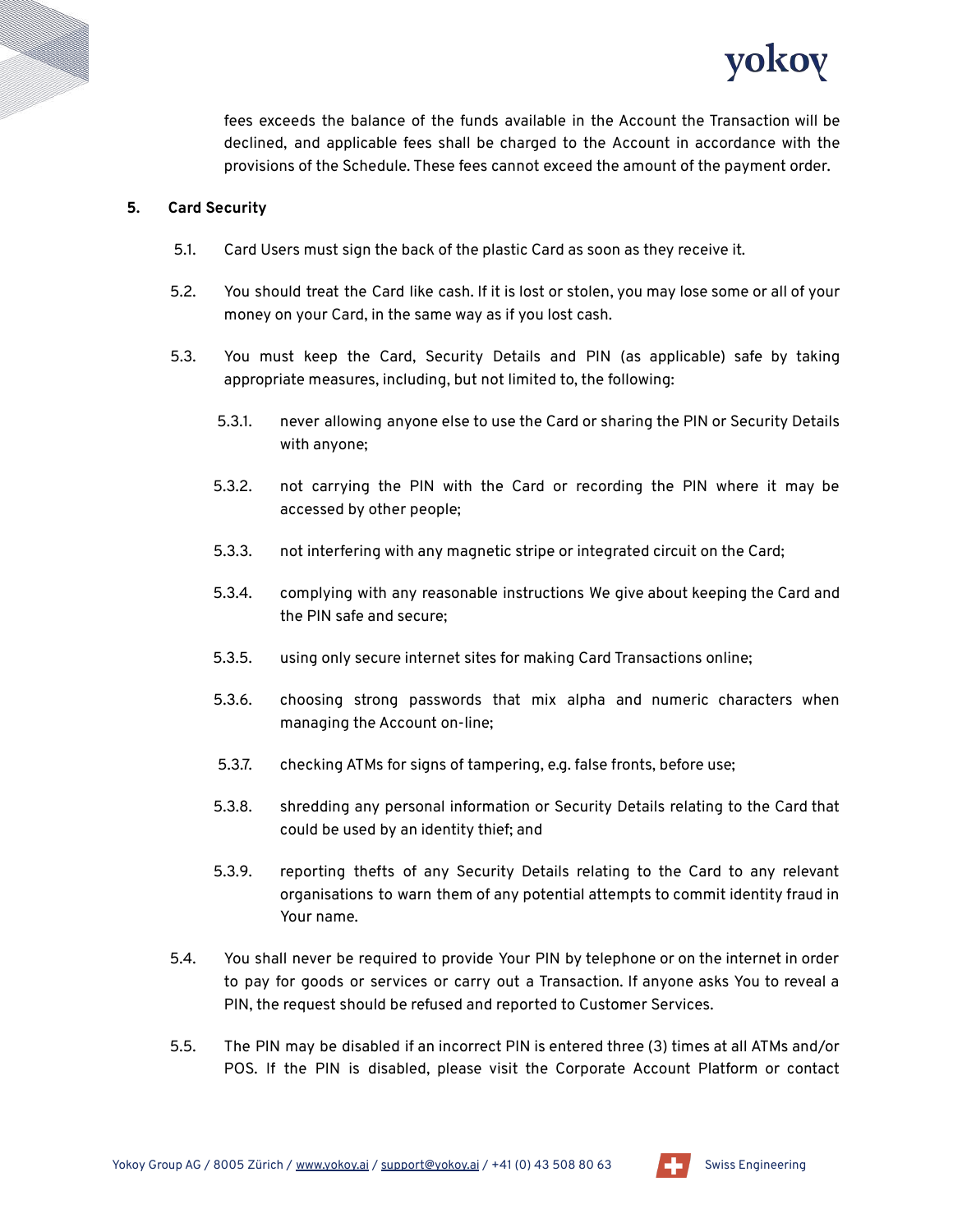Customer Services to reactivate the PIN. There may be a twenty-four (24) hour delay in reactivating Your PIN.

- 5.6. You undertake, represent and warrant to Us that the Transactions that the Card User will undertake using the Card do not contravene any applicable law and that You and the Card User shall at all times comply with all applicable laws in relation to the performance of Your obligations under this Agreement.
- 5.7. The Card User shall obtain a receipt for every Transaction undertaken with the Card. The Card User must retain their receipts to verify their Transactions.
- 5.8. Card Users shall not under any circumstances send their active Card to Us or any third party, by post or any other unsecure delivery method.
- 5.9. Information sent over the internet may not be completely secure. The internet and the online systems are not controlled or owned by us so We cannot guarantee that they will be secure and function at all times and We accept no liability for unavailability or interruption.

#### **6. Authorising Transactions**

- 6.1. You will need to give your consent to each Transaction so that we can check it is genuine by, where applicable, a) using your PIN or other security code personal to you; b) signing a sales voucher; c) providing the Card details and/or providing any other details personal to you and/or your Card. Once you have given such consent to the Transaction, it will be deemed to be authorised.
- 6.2. If a Transaction order is received after 4pm on a Business Day then it will be deemed to have been received on the next Business day.
- 6.3. Once a Transaction has been authorised by you, it cannot be revoked and the time of receipt of a Transaction order is when we receive it.
- 6.4. Your ability to use or access the Card may occasionally be interrupted, for example if we need to carry out maintenance on our systems or websites. Please contact Customer Services to notify us of any problems you are experiencing using your Card or Account and we will endeavour to resolve these as soon as possible.

#### **7. Loss, theft and misuse of cards**

7.1. If the Card is lost, stolen, misused or is likely to be misused by a third party or You or the Card User suspect that someone else may know the related PIN or Security Details or has carried out an unauthorised Transaction, You must stop using the Card and notify Customer Services directly as soon as possible on becoming aware of such loss, theft, misappropriation or unauthorised use of the Card. The Card shall be suspended to avoid further losses upon Your notification to Us in accordance with this clause.

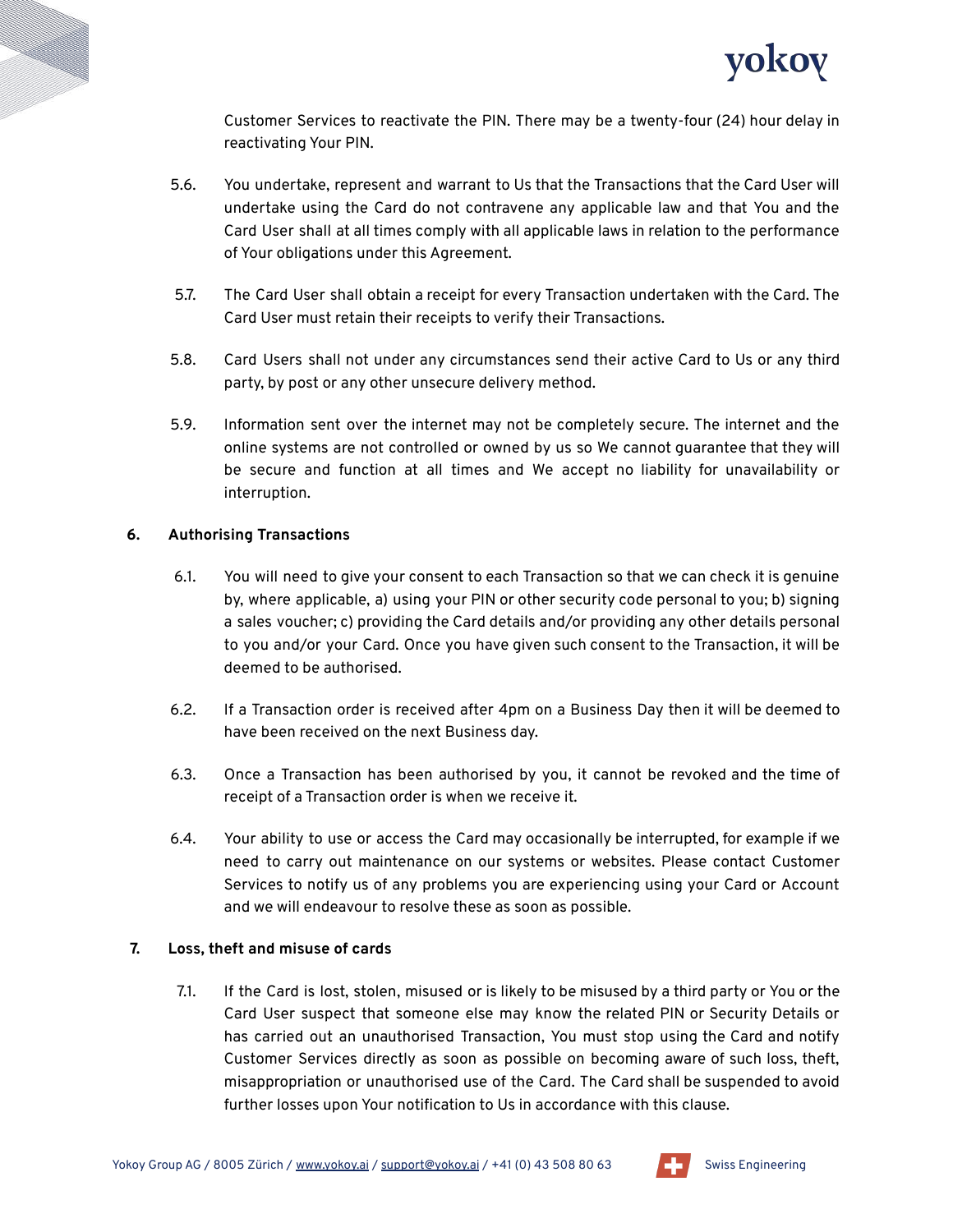# yokoy

- 7.2. We may also suspend a Card with or without notice if We suspect that the Card, PIN or any other Card-related security details have been, or are likely to be, misused, if any Transactions are deemed to be suspicious and/or are identified as being fraudulent, if We have reason to believe that You have broken an important condition of these Terms or that You have repeatedly broken any term or condition and have failed to remedy it, or if We suspect illegal use of the Card.
- 7.3. You and/or the Card User will be required to confirm details of the loss, theft or misuse to us in writing.
- 7.4. You and/or the Card User may be required to assist Us, Our agents or the police if the Card is stolen or We suspect the Card is being misused.
- 7.5. Replacement Cards will be sent to the most recent address you have provided and may be subject to a fee as set out in the Schedule.
- 7.6. If any reported lost Card is subsequently found it must not be used unless You contact Customer Services first and obtain approval.

## **8. Our Liability to You**

- 8.1. We will not be liable to You in respect of any losses You or the Card User may suffer in connection with or arising from the Card, except where such losses are due to a breach by us of this Agreement or due to Our negligence. In addition, We will not be liable for disputes concerning the quality of goods or services purchased from any merchant that accepted a Card or for any additional fees charged by the operator of POS or ATM terminals (e.g. when You are offered dynamic currency conversion at a point of sale). In particular, We will not be liable for any loss due to: (i) any failure due to events outside Our reasonable control; (ii) any system failure or industrial dispute outside Our control; (iii) any ATM or retailer refusing to or being unable to accept the Card; (iv) the way in which any refusal to accept the Card is communicated to You; (v) any infringement by You of any currency laws; (vi) Our taking any action required by any government, federal or state law or regulation or court order; or (vii) anything specifically excluded or limited elsewhere in this Agreement.
- 8.2. Unless otherwise required by law, we shall not be liable for any direct or indirect loss or damage you may suffer as a result of your total or partial use or inability to use your Card, or the use of your Card by any third party (including any fraudulent or unauthorised Transactions and subsequent unsuccessful chargebacks).
- 8.3. You agree to indemnify Us against any and all actions, claims, costs, damages, demands, expenses, liabilities, losses and proceedings We directly or indirectly incur or which are brought against Us if You have acted fraudulently, been negligent or have misused the Card or any of the services which We provide to You.

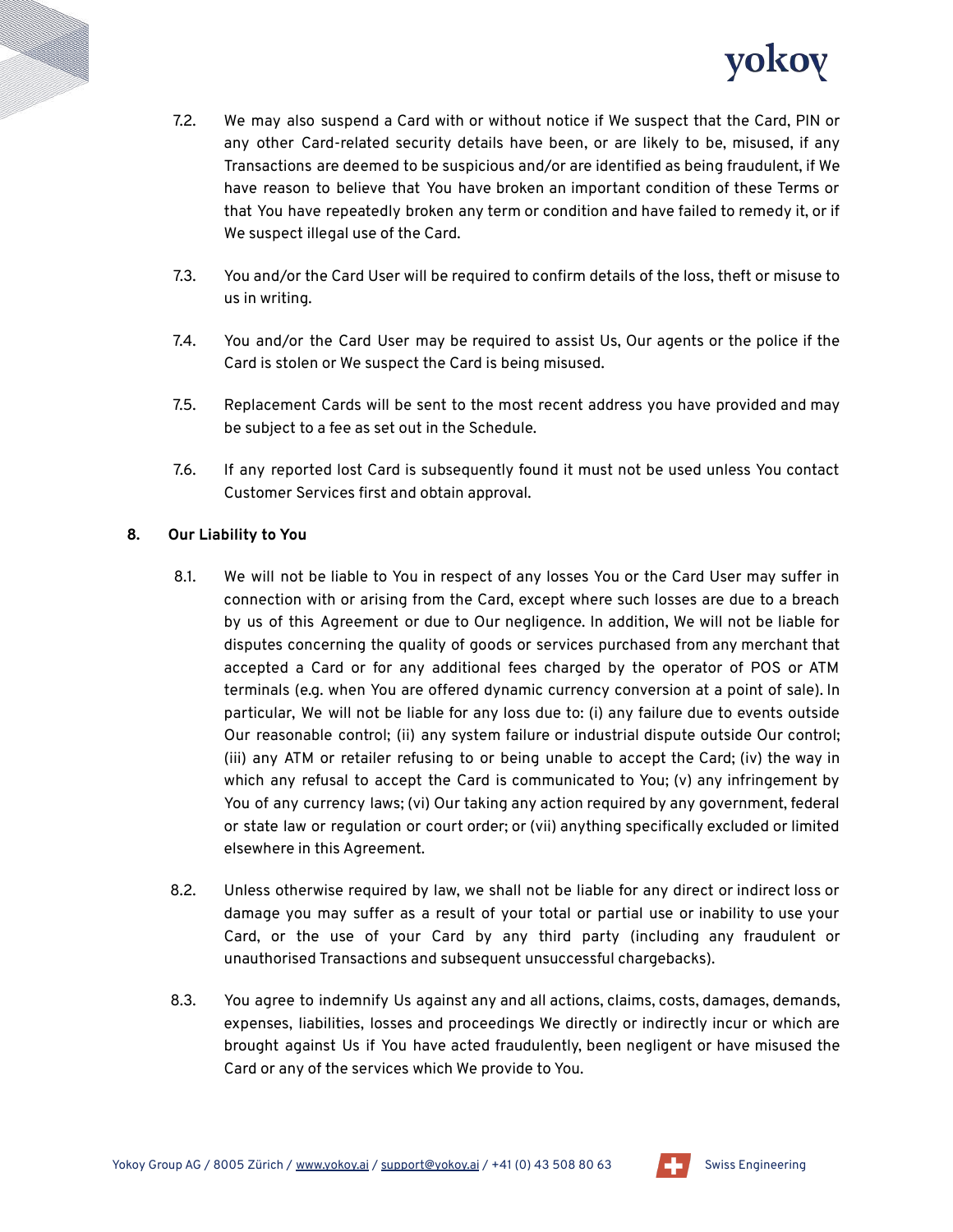

8.4. The above exclusions and limitations set out in this paragraph shall apply to any liability of our affiliates such as the Schemes, and other suppliers, contractors, distributors and any of their respective affiliates (if any), to you, which may arise in connection with this Agreement. For all intents and purposes of law, we are appearing hereon also as agents for our affiliates such as the Schemes, and other suppliers, contractors, distributors and any of their respective affiliates (if any), limitedly for the purpose of this clause.

#### **9. Terminating this agreement**

- 9.1. This agreement shall continue in force until termination of Your Corporate Account Platform agreement with Program Manager or unless otherwise terminated in accordance with this clause 9 or clauses 10 and 13.3.
- 9.2. The Agreement may be terminated at any time by the Contract Holder by sending 30 days' written notice to Customer Services or by Us sending 30 days' written notice to You.
- 9.3. A cancellation fee may be deducted from the available funds on the Card in accordance with the Schedule.
- 9.4. Once your Plastic Card has expired or if it is found after you have reported it as lost or stolen you must destroy it by cutting it in two through the magnetic strip.

#### **10. Causes for Termination**

10.1. We reserve the right, at any time and without prior notice, at Our discretion to terminate the Agreement, to block or suspend use of the Card, restrict its functionality and/or to demand the return of the Card if any of the following circumstances arise:

i. We reasonably suspect the security of the Card has been compromised in any way;

ii. The Modulr Agreement has been suspended, restricted or terminated; or

iii. We are required to do so under Applicable Law or where we believe that continued use of the Card may be in breach of Applicable Law;

iv. In the event You, the Card User or any third party engage in any actual or attempted fraudulent activity or We reasonably suspect You or the Card User to have done so;

v. We believe that your continued use of the Card may damage our reputation;

vi. We believe that your use of the Card may result in harm to us or our systems;

vii. You fail to provide the Personal Data necessary for us to comply with our legal obligations and to fulfil this Agreement;

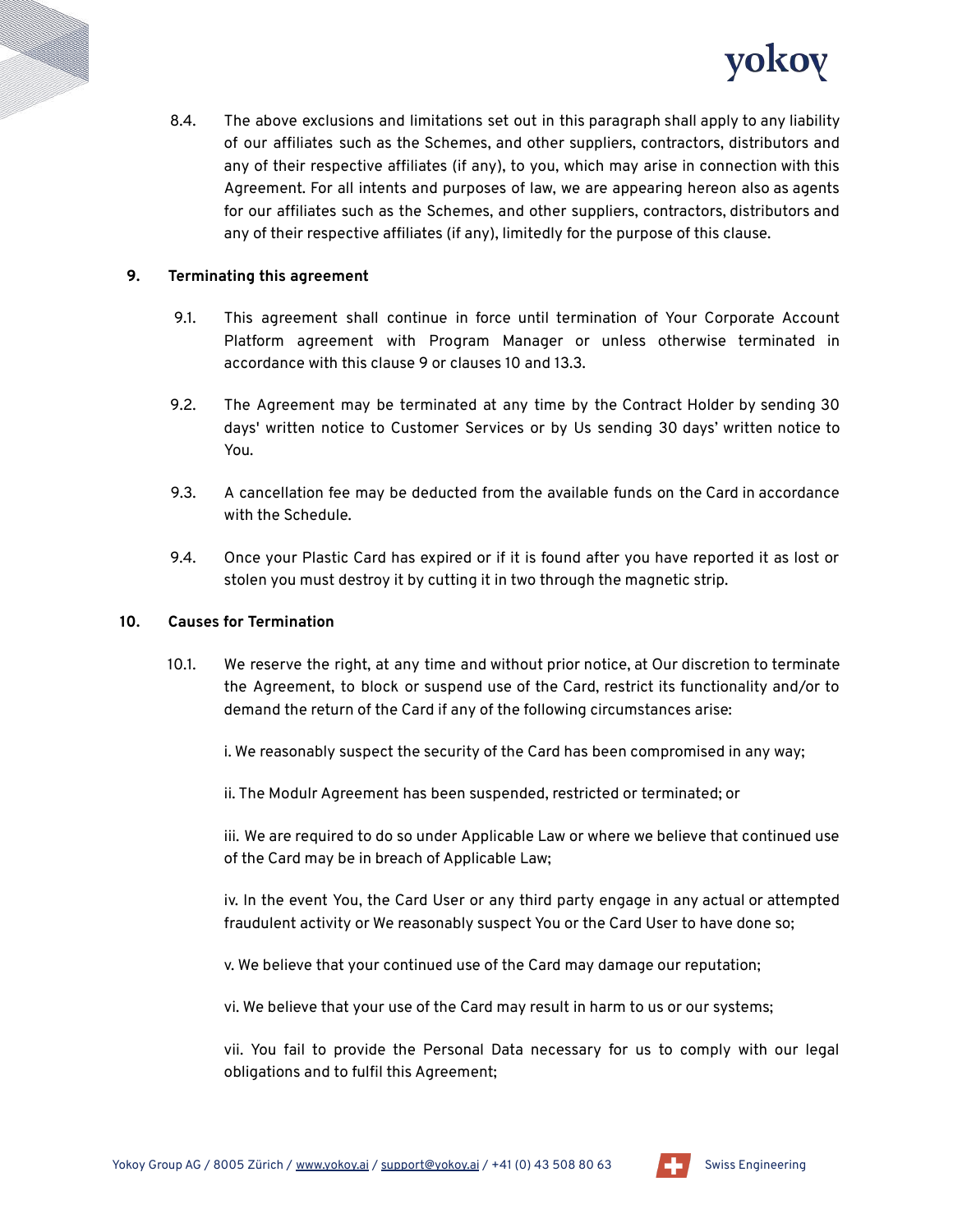viii. You haven't given us information we need or we believe that any of the information that you have provided to us is incorrect or false;

ix. You do not access your Account for 3 (three) years;

x. We cannot process your Transactions due to the actions of third parties;

xi. You have breached this Agreement;

xii. In case of non-payment of any annual or other applicable fees, as set out in the Schedule; or

xiii. You suffer an Insolvency Event or You cease or threaten to cease to carry on Your business.

- 10.2. As per clause 3.3, We shall remove the block on the Card as soon as practicable after We are satisfied, acting reasonably, that the reasons for blocking or suspending it no longer exist. If the circumstances for blocking or suspending the Card continue for 1 month, We may terminate the Agreement instead.
- 10.3. Any termination or expiry of the Agreement, howsoever caused, shall be without prejudice to any obligations or rights of either of the parties which may be accrued prior to termination or expiry and shall not affect any provision of the Agreement which is expressly or by implication intended to come into effect on, or to continue in effect after, such termination or expiry.
- 10.4. The Contract Holder will be responsible for ensuring that all Cards Users have been notified of termination of the Agreement.

#### **11. Penalties**

- 11.1. In addition to such actions constituting a break of the provisions of this Agreement, any illegal or fraudulent use of the Card by You or the Card User, or with knowledge, may be reported to the Police or any other relevant regulatory authority.
- 11.2. You shall be liable to Us for all losses, fees and other expenditure incurred by Us in relation to the recovery, cancellation or reversing of Transactions resulting from the misuse of the Card by You or the Card User or where You break any important provision or repeatedly break any provision of this Agreement and fail to remedy it.

#### **12. Confidentiality and Data Protection**

12.1. TPML is the Data Controller of your Personal Data associated with the application for and use of this Card and will collect certain information about the purchaser and the users of the Card in order to operate the Card program. Your provision of your Personal Data and our processing of that data is necessary for each of us to carry out our obligations under

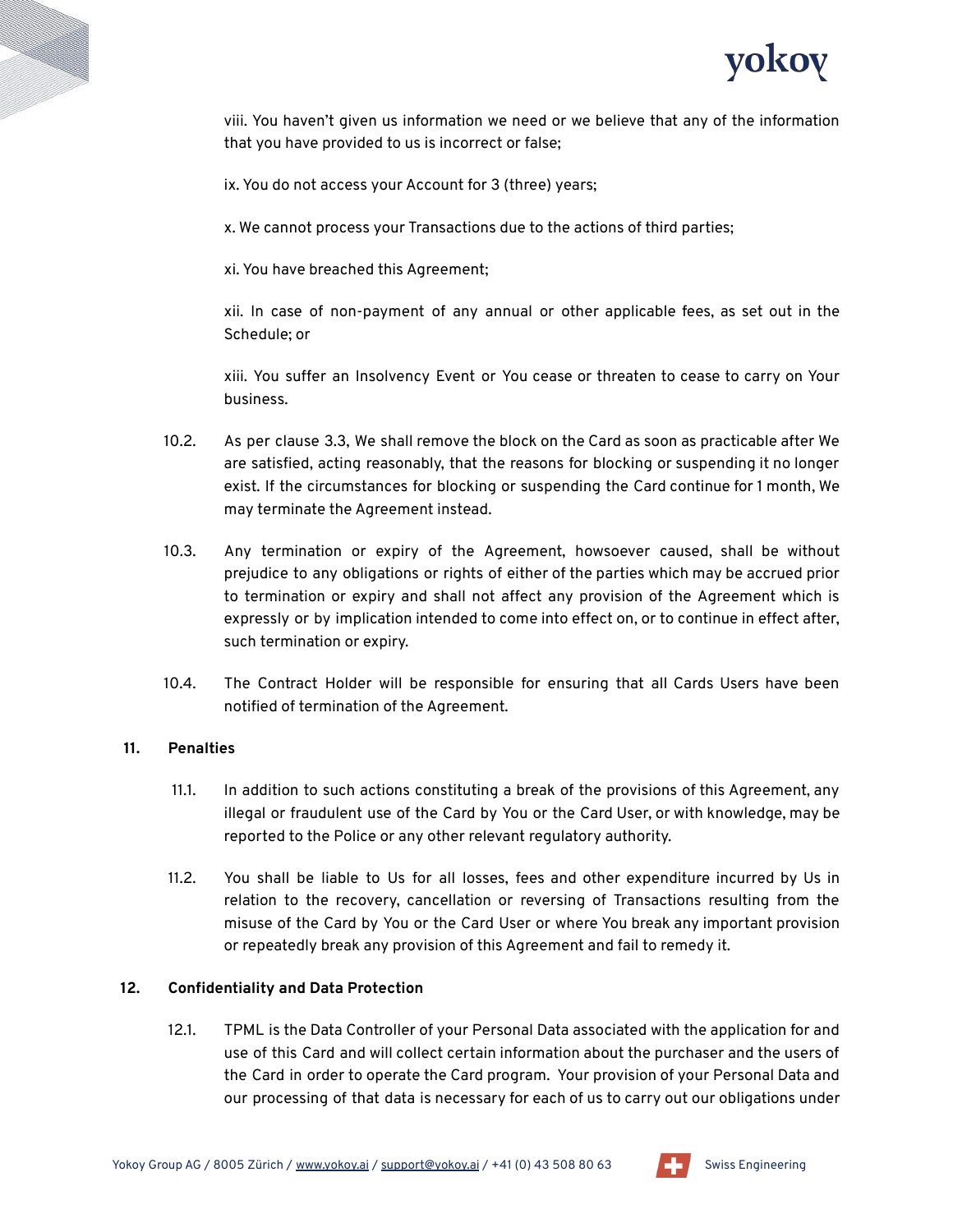

this Agreement. At times, the processing may be necessary so that we can take certain steps, at your request, prior to entering into this Agreement. If you fail to provide the Personal Data which we request, we will take steps to terminate this Agreement in accordance with clause 10.1(vi) above.

12.2. We will manage and protect your Personal Data in accordance with all applicable data protection laws. For full and comprehensive information about when and why we collect personal information about you, how we use it and the conditions under which we may disclose it, please refer to our privacy policy displayed on Yokoy's website <https://www.yokoy.ai/en/tpml-privacy-policy> which is provided to you at the time we collect your Personal Data.

#### **13. Variations of Agreement**

- 13.1. We may, at Our discretion, alter this Agreement at any time.
- 13.2. We shall give You 15 (fifteen) days' prior notice by post or email before We make the change, unless the change is required to be implemented earlier by any applicable law, regulation or rule by Card Scheme, or if it relates to a change in the exchange rate. The version of this Agreement displayed on the Corporate Account Platform at any time shall constitute the binding version and shall render any previous one obsolete. You understand that the Corporate Account Platform should regularly be checked.
- 13.3. If You do not agree to the change You should terminate the Agreement in accordance with the provisions of this Agreement. If You do not do so We will assume that You agree to the change and it will be implemented upon the expiry of the notice period.

#### **14. Guarantee**

- 14.1. We will at any time replace a Card reported as being defective. The defective product must be returned to Us in that condition by registered post. Postage costs will be reimbursed by adding them to Your Account if the product is proven to be defective after being inspected by Our technicians.
- 14.2. If Our inspection of a returned Card reported by You or the Card User as being defective shows this to be incorrect then the Card shall be returned to You or the Card User and We may apply administrative fees to the Account, which will be deducted from the available funds in accordance with the Schedule.

#### **15. Exclusions**

- 15.1. The above guarantee is not applicable if:
	- 15.1.1. the Card is used in a manner which breaks any important term or repeatedly breaks any term of this Agreement; or

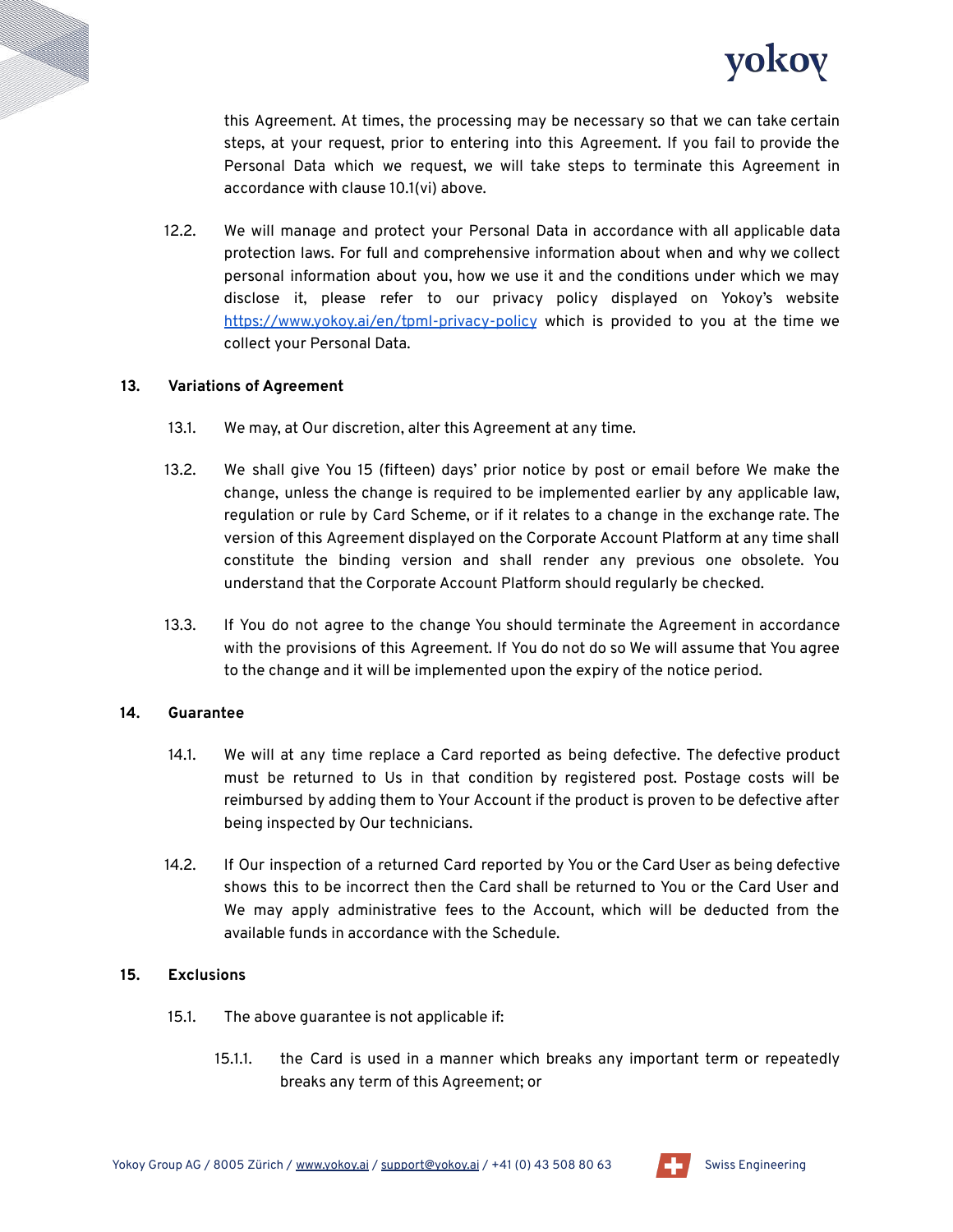

15.1.2. you have not taken due care in relation to the storage and/or maintenance of the Card (including by avoiding extended exposure to direct sunlight, exposure to water or high humidity and repeated contact with metal objects such as keys).

#### **16. General**

- 16.1. Nothing in this Agreement will confer on any third party any benefit under, or the right to enforce this Agreement.
- 16.2. We may assign any of Our rights and obligations under this Agreement to any other person or business, subject to such party continuing the obligations to You herein.
- 16.3. We may contact You by letter or email using the contact details You provide on the Corporate Account Platform.

#### **17. Complaints**

- 17.1. The Card program is managed by Yokoy GmbH. Should you wish to contact us or complain about any aspect of our service please contact Customer Services.
- 17.2. If having received a response from our Customer Services Team you are unhappy with the outcome you can escalate your complaint to Transact Payments Malta Limited's Complaints Department at [complaints@transactpaymentslimited.com.](mailto:complaints@transactpaymentslimited.com)
- 17.3. We will make every effort to reach a resolution to your complaint, if we are unable to resolve your issue to your satisfaction we will explain the reasoning behind our decision.
- 17.4. In the unlikely event that we are unable to resolve your issue you have the right to refer your complaint to the Arbiter for Financial Services at the following address: Office of the Arbiter for Financial Services, 1st Floor, St Calcedonius Square, Floriana FRN 1530, Malta (Telephone+ 356 21249245, Website: <https://financialarbiter.org.mt>

#### **18. Law, Jurisdiction and Language**

- 18.1. This Agreement and any disputes, which arise under it, shall be exclusively governed and construed in accordance with the laws of Malta and subject to the exclusive jurisdiction of the Maltese courts.
- 18.2. The English language version of this Agreement and of any communications and Corporate Account Platform content will prevail over any other language version which we may issue from time to time.

#### **19. The Card Issuer and the Service Provider of the Card**

19.1. Your Card is issued by Transact Payments Malta Limited pursuant to its licence from the Card Scheme.